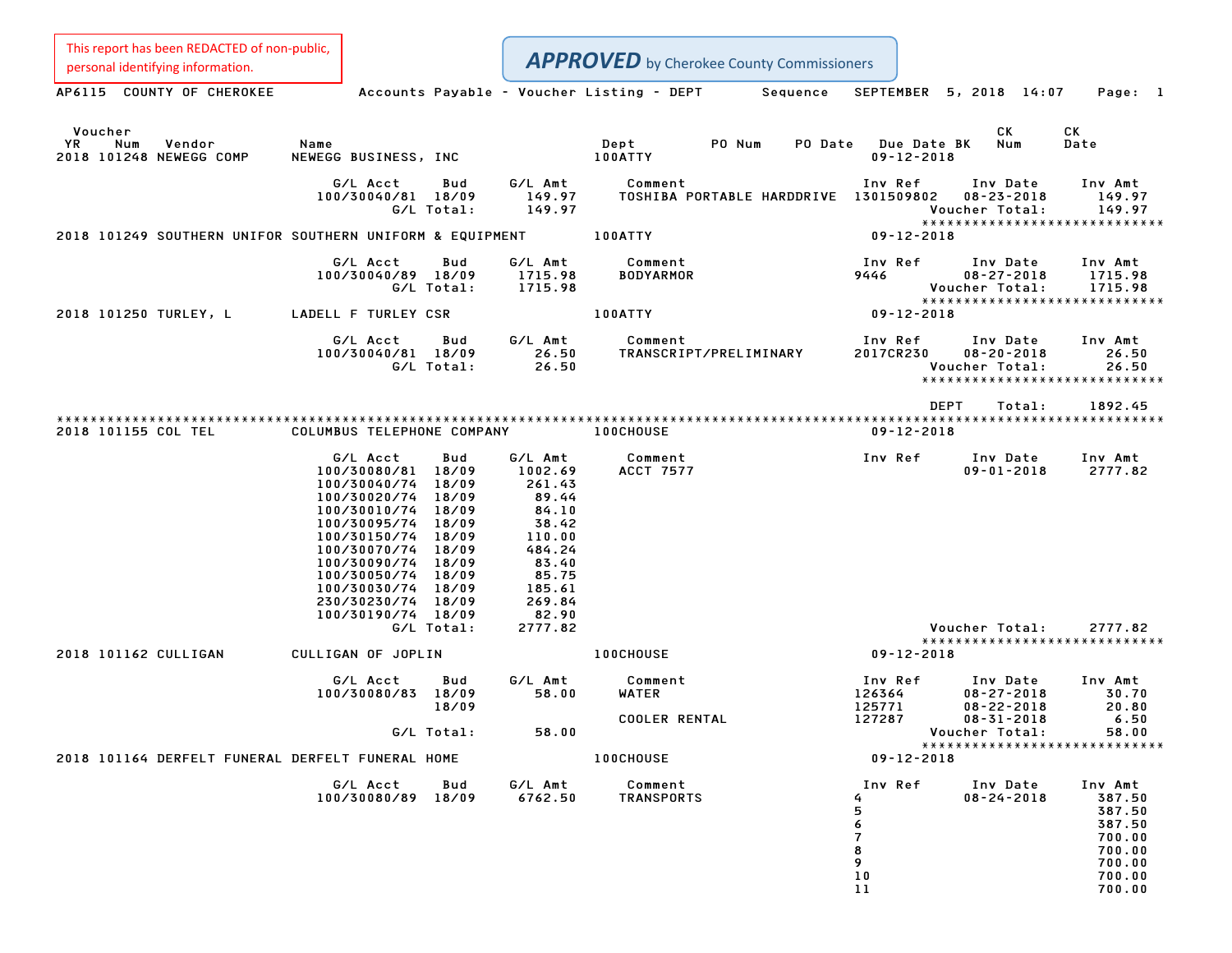| AP6115 COUNTY OF CHEROKEE                      | Accounts Payable – Voucher Listing – DEPT       Sequence   SEPTEMBER  5, 2018  14:07    Page:  2 |                               |                                      |                                        |                                                                                 |                               |
|------------------------------------------------|--------------------------------------------------------------------------------------------------|-------------------------------|--------------------------------------|----------------------------------------|---------------------------------------------------------------------------------|-------------------------------|
| Voucher<br><b>YR</b><br>Num<br>Vendor          | Name                                                                                             |                               | CK<br>CK.<br>Dept<br>PO Num          | PO Date Due Date BK<br>12 <sup>2</sup> | Num                                                                             | Date<br>700.00                |
|                                                |                                                                                                  |                               |                                      | 13 <sub>1</sub><br>14                  |                                                                                 | 700.00<br>700.00              |
|                                                | G/L Total:                                                                                       | 6762.50                       |                                      |                                        | Voucher Total:                                                                  | 6762.50                       |
| 2018 101166 LIGHT BULBS                        | LIGHT BULBS & BATTERIES                                                                          |                               | <b>100CHOUSE</b>                     | 09-12-2018                             | *****************************                                                   |                               |
|                                                |                                                                                                  |                               |                                      |                                        |                                                                                 |                               |
|                                                | G/L Acct<br>Bud<br>100/30080/80 18/09                                                            | G/L Amt<br>1275.00            | Comment<br><b>BULBS</b>              | Inv Ref<br>3435                        | Inv Date<br>$08 - 24 - 2018$                                                    | Inv Amt<br>765.00             |
|                                                | 18/09                                                                                            |                               | <b>BULBS</b>                         | 2986                                   | $08 - 30 - 2018$                                                                | 510.00                        |
|                                                | G/L Total:                                                                                       | 1275.00                       |                                      |                                        | Voucher Total:                                                                  | 1275.00                       |
| 2018 101167 MAXTON, K                          | KENNETH E MAXTON                                                                                 |                               | <b>100CHOUSE</b>                     | $09 - 12 - 2018$                       | ******************************                                                  |                               |
|                                                |                                                                                                  |                               |                                      |                                        |                                                                                 |                               |
|                                                | G/L Acct<br>Bud<br>100/30080/89 18/09                                                            | G/L Amt<br>240.00             | Comment<br>CORONER BILLING           | Inv Ref<br>08202018                    | Inv Date                                                                        | Inv Amt<br>240.00             |
|                                                | G/L Total:                                                                                       | 240.00                        |                                      |                                        | Voucher Total:                                                                  | 240.00                        |
|                                                |                                                                                                  |                               |                                      |                                        | *****************************                                                   |                               |
| 2018 101169 QUALITY PEST                       | QUALITY PEST CONTROL INC                                                                         |                               | <b>100CHOUSE</b>                     | $09 - 12 - 2018$                       |                                                                                 |                               |
|                                                | G/L Acct<br>Bud<br>100/30080/80 18/09<br>G/L Total:                                              | G/L Amt<br>40.00<br>40.00     | Comment<br>MONTHLY SPRAY             | Inv Ref<br>103017                      | Inv Date<br>$08 - 20 - 2018$<br>Voucher Total:                                  | Inv Amt<br>40.00<br>40.00     |
|                                                |                                                                                                  |                               |                                      |                                        | *****************************                                                   |                               |
| 2018 101241 STRONGHOLD                         | STRONGHOLD DATA                                                                                  |                               | <b>100CHOUSE</b>                     | $09 - 12 - 2018$                       |                                                                                 |                               |
|                                                | G/L Acct<br>Bud<br>100/30080/89 18/09<br>G/L Total:                                              | G/L Amt<br>4265.00<br>4265.00 | Comment<br>AGMT: PLATINUM            | Inv Ref<br>27402                       | Inv Date<br>$09 - 04 - 2018$<br>Voucher Total:<br>***************************** | Inv Amt<br>4265.00<br>4265.00 |
| 2018 101235 TRUE VALUE COL TRUE VALUE COLUMBUS |                                                                                                  |                               | <b>100CHOUSE</b>                     | 09-12-2018                             |                                                                                 |                               |
|                                                | G/L Acct<br>Bud<br>100/30080/80 18/09<br>G/L Total:                                              | G/L Amt<br>7.99<br>7.99       | Comment<br>TRIMMER LINE              | Inv Ref<br>B7751                       | Inv Date<br>$09 - 04 - 2018$<br>Voucher Total:<br>***************************** | Inv Amt<br>7.99<br>7.99       |
|                                                |                                                                                                  |                               |                                      |                                        | <b>DEPT</b><br>Total:                                                           | 15426.31                      |
| 2018 101171 COLUMBUS NEWS                      | COLUMBUS NEWS REPORT                                                                             |                               | * * * * * * * * * * * * *<br>100COMM | ******************<br>09-12-2018       |                                                                                 | ************************      |
|                                                | G/L Acct<br>Bud<br>100/30010/78 18/09<br>G/L Total:                                              | G/L Amt<br>408.00<br>408.00   | Comment<br>RESOLUTIONS 17, 18, 19    | Inv Ref<br>0824 7                      | Inv Date<br>$08 - 24 - 2018$<br>Voucher Total:                                  | Inv Amt<br>408.00<br>408.00   |
|                                                |                                                                                                  |                               |                                      |                                        | *****************************                                                   |                               |
|                                                |                                                                                                  |                               |                                      |                                        | <b>DEPT</b><br>Total:                                                           | 408.00                        |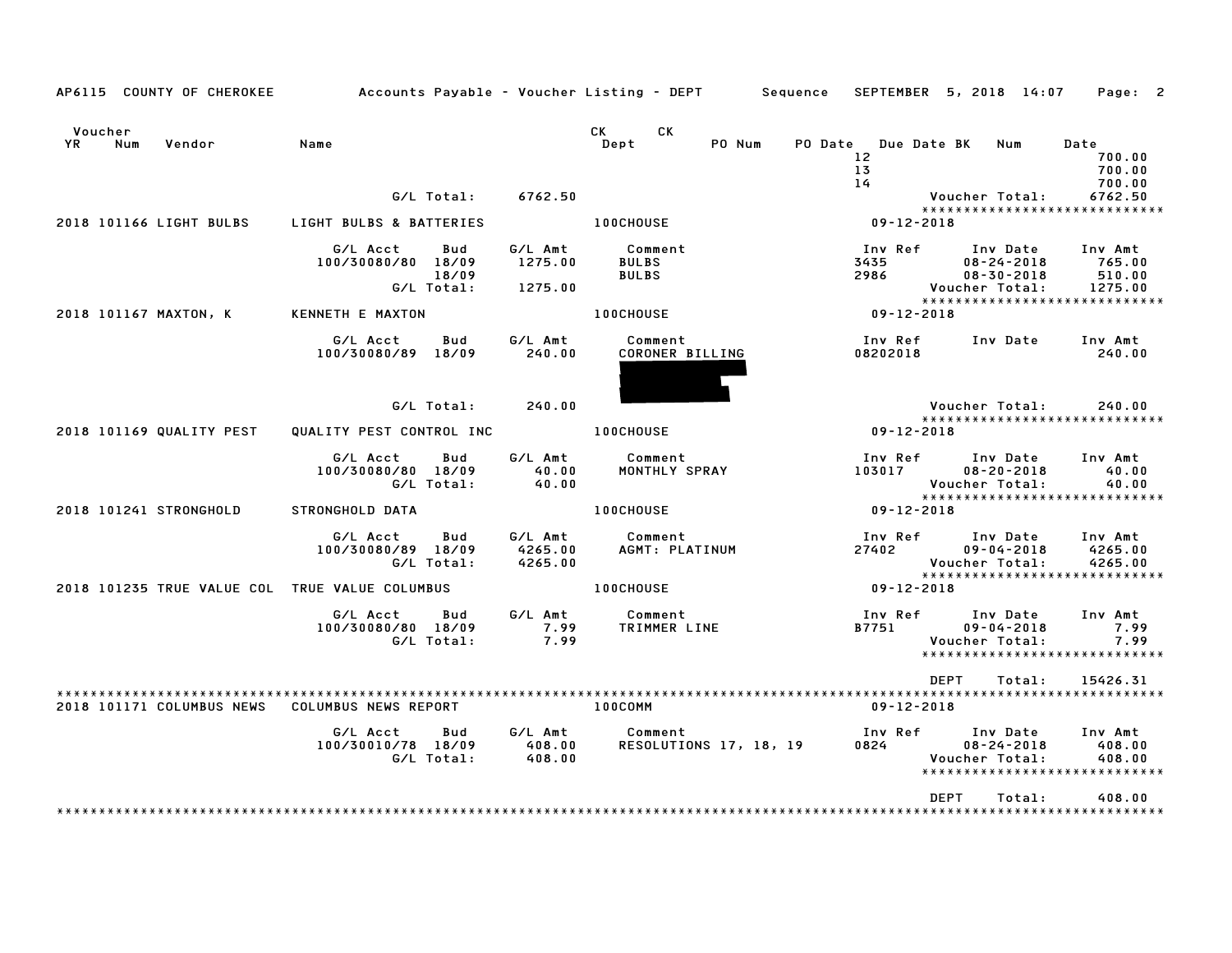|               | AP6115 COUNTY OF CHEROKEE             |                                                     |                               | Accounts Payable – Voucher Listing – DEPT         Sequence |                                         | SEPTEMBER 5, 2018 14:07                                                                 | Page: 3                       |
|---------------|---------------------------------------|-----------------------------------------------------|-------------------------------|------------------------------------------------------------|-----------------------------------------|-----------------------------------------------------------------------------------------|-------------------------------|
| Voucher<br>YR | Num<br>Vendor<br>2018 101263 NEX TECH | Name<br><b>NEX-TECH</b>                             |                               | PO Num<br>Dept<br>100COMP                                  | PO Date Due Date BK<br>$09 - 12 - 2018$ | CK<br>Num                                                                               | CK<br>Date                    |
|               |                                       | G/L Acct<br>Bud<br>100/30150/89 18/09<br>G/L Total: | G/L Amt<br>2.50<br>2.50       | Comment<br>ACCT 403167                                     | Inv Ref                                 | Inv Date<br>$09 - 01 - 2018$<br>Voucher Total:<br>******************************        | Inv Amt<br>2.50<br>2.50       |
|               |                                       |                                                     |                               |                                                            |                                         | DEPT<br>Total:                                                                          | 2.50                          |
|               | 2018 101220 BINGHAM, M                | MELANIE BINGHAM                                     |                               | 100DCOURT                                                  | $09 - 12 - 2018$                        |                                                                                         |                               |
|               |                                       | Bud<br>G/L Acct<br>100/30070/89 18/09<br>G/L Total: | G/L Amt<br>2750.00<br>2750.00 | Comment<br>MONTHLY ATTY/CO CONTRACT                        |                                         | Inv Ref      Inv Date<br>$09 - 01 - 2018$<br>Voucher Total:                             | Inv Amt<br>2750.00<br>2750.00 |
|               | 2018 101236 CLERK, PAOLA              | CLERK OF THE DISTRICT COURT 100DCOURT               |                               |                                                            | $09 - 12 - 2018$                        |                                                                                         |                               |
|               |                                       | G/L Acct<br>Bud<br>100/30070/89 18/09<br>G/L Total: | G/L Amt<br>56.50<br>56.50     | Comment<br>DOCKET FEE                                      | Inv Ref                                 | Inv Date<br>2018CT000157 08-15-2018<br>Voucher Total:<br>*****************************  | Inv Amt<br>56.50<br>56.50     |
|               | 2018 101237 CULLIGAN                  | CULLIGAN OF JOPLIN                                  |                               | 100DCOURT                                                  | 09-12-2018                              |                                                                                         |                               |
|               |                                       | G/L Acct<br>Bud<br>100/30070/83 18/09<br>G/L Total: | G/L Amt<br>15.60<br>15.60     | Comment<br>WATER                                           | 125756                                  | Inv Ref Inv Date<br>$08 - 22 - 2018$<br>Voucher Total:                                  | Inv Amt<br>15.60<br>15.60     |
|               | 2018 101222 DERFELT, J                | JOANNA L DERFELT                                    |                               | 100DCOURT                                                  | 09-12-2018                              | *****************************                                                           |                               |
|               |                                       | G/L Acct<br>Bud<br>100/30070/89 18/09<br>G/L Total: | G/L Amt<br>2750.00<br>2750.00 | Comment<br>MONTHLY ATTY/CO CONTRACT                        |                                         | Inv Ref Inv Date<br>$09 - 01 - 2018$<br>Voucher Total:<br>***************************** | Inv Amt<br>2750.00<br>2750.00 |
|               | 2018 101219 GAYOSO, C                 | CANDACE BREWSTER GAYOSO                             |                               | <b>100DCOURT</b>                                           | 09-12-2018                              |                                                                                         |                               |
|               |                                       | G/L Acct<br>Bud<br>100/30070/89 18/09<br>G/L Total: | G/L Amt<br>2750.00<br>2750.00 | Comment<br>MONTHLY ATTY/CO CONTRACT                        |                                         | Inv Ref Inv Date<br>$09 - 01 - 2018$<br>Voucher Total:<br>***************************** | Inv Amt<br>2750.00<br>2750.00 |
|               | 2018 101238 REDWOOD TOXIC             | REDWOOD TOXICOLOGY LABORATORY 100DCOURT             |                               |                                                            | 09-12-2018                              |                                                                                         |                               |
|               |                                       | G/L Acct<br>Bud<br>100/30070/29 18/09<br>G/L Total: | G/L Amt<br>137.50<br>137.50   | Comment<br>DRUG TEST KITS                                  | Inv Ref<br>656549                       | Inv Date<br>08-17-2018<br>Voucher Total:<br>******************************              | Inv Amt<br>137.50<br>137.50   |
|               | 2018 101221 STEELE, D                 | <b>DOUGLAS ROPER STEELE</b>                         |                               | 100DCOURT                                                  | 09-12-2018                              |                                                                                         |                               |
|               |                                       | G/L Acct<br>Bud<br>100/30070/89 18/09<br>G/L Total: | G/L Amt<br>2750.00<br>2750.00 | Comment<br>MONTHLY ATTY/CO CONTRACT                        | Inv Ref                                 | Inv Date<br>$09 - 01 - 2018$<br>Voucher Total:<br>*****************************         | Inv Amt<br>2750.00<br>2750.00 |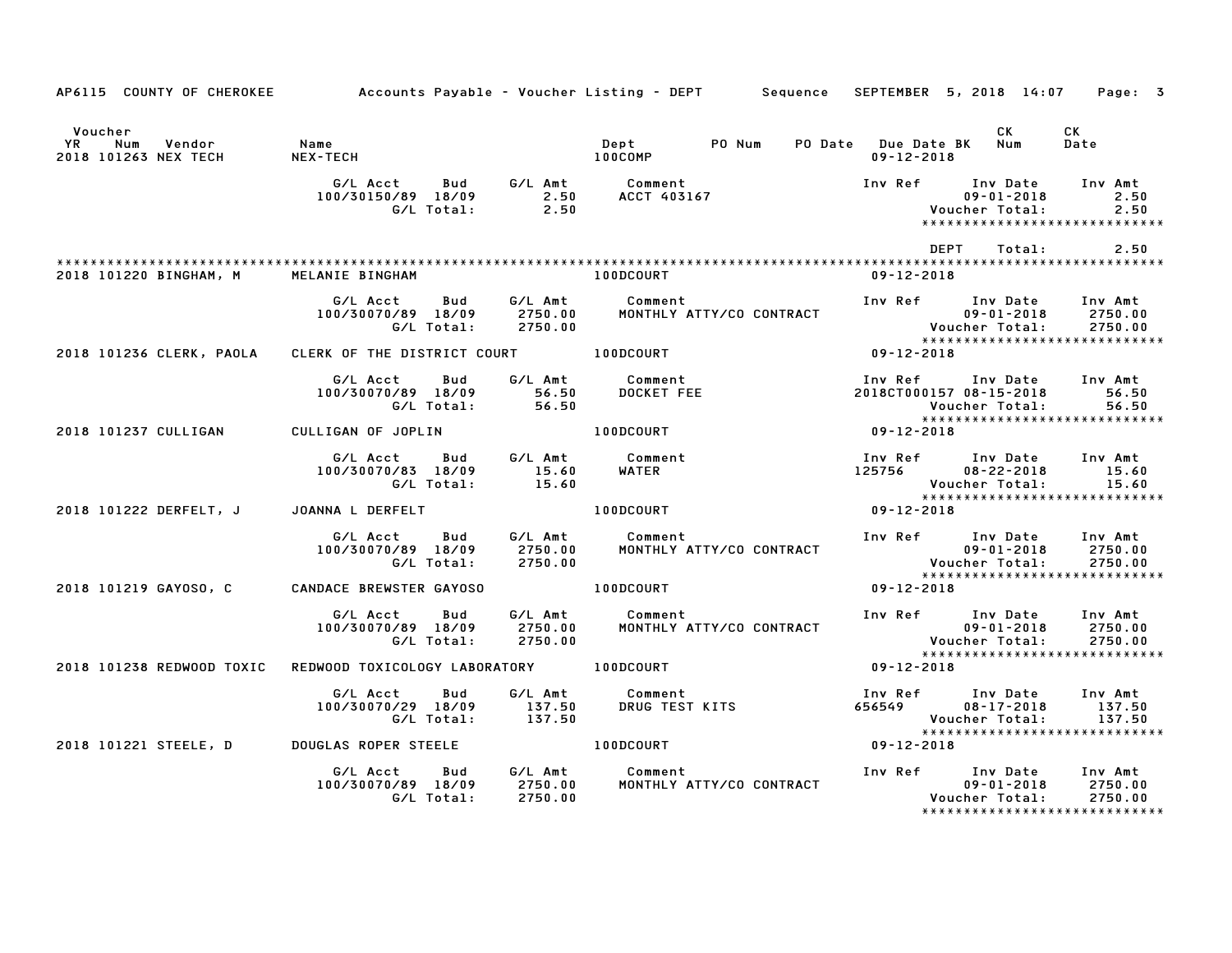| AP6115 COUNTY OF CHEROKEE Accounts Payable - Voucher Listing - DEPT Sequence SEPTEMBER 5, 2018 14:07 |                                                      |                   |                                 |                                                                                                                         |                                       |                                                                                                                                      | Page: 4                         |
|------------------------------------------------------------------------------------------------------|------------------------------------------------------|-------------------|---------------------------------|-------------------------------------------------------------------------------------------------------------------------|---------------------------------------|--------------------------------------------------------------------------------------------------------------------------------------|---------------------------------|
| Voucher                                                                                              |                                                      |                   |                                 |                                                                                                                         | PO Date Due Date BK Num<br>09-12-2018 | CK.                                                                                                                                  | CK<br>Date                      |
|                                                                                                      |                                                      |                   | G/L Total: 212.00               | G/L Acct        Bud         G/L Amt             Comment<br>100/30070/89 18/09 212.00 TRANSCRIPT/PRELIMINARY             | 2017CR230                             | Inv Ref Inv Date Inv Amt<br>$08 - 20 - 2018$<br>Voucher Total:                                                                       | 212.00<br>212.00                |
| 2018 101240 US CELLULAR                                                                              | US CELLULAR                                          |                   |                                 | <b>100DCOURT</b>                                                                                                        | $09 - 12 - 2018$                      | *****************************                                                                                                        |                                 |
|                                                                                                      |                                                      |                   |                                 | G/LAcct Bud G/LAmt Comment 1nvRef InvDate InvAmt<br>100/30070/84_18/09 84.88 ACCT 558976541 0265211115 08-20-2018 84.88 |                                       | Voucher Total:<br>*****************************                                                                                      | 84.88<br>84.88                  |
|                                                                                                      |                                                      |                   |                                 |                                                                                                                         |                                       | DEPT<br>Total:                                                                                                                       | 11506.48                        |
| 2018 101173 ETTINGERS                                                                                | ETTINGER'S OFFICE SUPPLY <b>100DEPT OFF</b>          |                   |                                 |                                                                                                                         | 09-12-2018                            |                                                                                                                                      |                                 |
|                                                                                                      | G/L Acct<br>100/30330/31 18/09<br>100/30330/30 18/09 | Bud               | 221.06<br>41.98                 | G/L Amt Comment<br>PAD<br>TOWELS, T/TISSUE<br>WRIST PAD<br>WRIST PAD<br>AIR FRESHENER REFILL                            | Inv Ref                               | Inv Date Inv Amt<br>1000161<br>108-17-2018 62.15<br>5082900 08-22-2018 79.94<br>5085570 08-29-2018 18.80<br>5085580 08-29-2018 60.17 |                                 |
|                                                                                                      |                                                      | G/L Total:        | 263.04                          | PAPER, FOLDERS                                                                                                          | 5084970                               | 08-28-2018<br>Voucher Total: 263.04<br>****************************                                                                  | 41.98                           |
| 2018 101199 MCCARTYS                                                                                 | MCCARTY'S                                            |                   |                                 | 100DEPT OFF                                                                                                             | $09 - 12 - 2018$                      |                                                                                                                                      |                                 |
|                                                                                                      | G/L Acct<br>100/30330/32 18/09                       | Bud<br>G/L Total: | 84.95<br>84.95                  | G/L Amt Comment<br>DUSTER, TAPE, LETTER OPENER P4630100 08-23-2018                                                      |                                       | Inv Ref Inv Date Inv Amt<br>Voucher Total:<br>*****************************                                                          | 84.95<br>84.95                  |
| 2018 101198 MIDWEST COLOR                                                                            | MIDWEST COLOR GRAPHICS                               |                   |                                 | 100DEPT OFF                                                                                                             | $09 - 12 - 2018$                      |                                                                                                                                      |                                 |
|                                                                                                      | G/L Acct<br>100/30330/26 18/09                       | Bud<br>G/L Total: | 195.00<br>195.00                | G/L Amt Comment<br><b>ENVELOPES</b>                                                                                     |                                       | Inv Ref Inv Date Inv Amt<br>45578 08-21-2018<br>Voucher Total:                                                                       | 195.00<br>195.00                |
| 2018 101174 QUILL                                                                                    |                                                      |                   |                                 | QUILL CORPORATION <b>CONSIDERT OF ALCORATION</b>                                                                        | $09 - 12 - 2018$                      |                                                                                                                                      |                                 |
|                                                                                                      | G/L Acct   Bud<br>100/30330/22 18/09                 | 18/08             | 520.32                          | G/L Amt Comment<br>CDR DISC                                                                                             | 9514340                               | Inv Ref Inv Date Inv Amt<br>08-20-2018<br>08-21-2018<br>$08 - 21 - 2018$                                                             | 479.13<br>102.76CR              |
|                                                                                                      |                                                      | G/L Total:        | 520.32                          |                                                                                                                         |                                       | Voucher Total:<br>*****************************                                                                                      | 143.95<br>520.32<br>520.32      |
|                                                                                                      |                                                      |                   |                                 |                                                                                                                         |                                       | DEPT Total: 1063.31                                                                                                                  |                                 |
| 2018 101209 ECON                                                                                     | CHEROKEE COUNTY ECONOMIC DEVELOPMEN 100ECON          |                   |                                 |                                                                                                                         | $09 - 12 - 2018$                      |                                                                                                                                      |                                 |
|                                                                                                      | G/L Acct<br>100/30230/89 18/09                       | Bud<br>G/L Total: | G/L Amt<br>13750.00<br>13750.00 | Comment<br>QUARTERLY DISTRIBUTION                                                                                       | Inv Ref                               | Inv Date<br>$09 - 01 - 2018$<br>Voucher Total:<br>*****************************                                                      | Inv Amt<br>13750.00<br>13750.00 |
|                                                                                                      |                                                      |                   |                                 |                                                                                                                         |                                       | DEPT<br>Total:                                                                                                                       | 13750.00                        |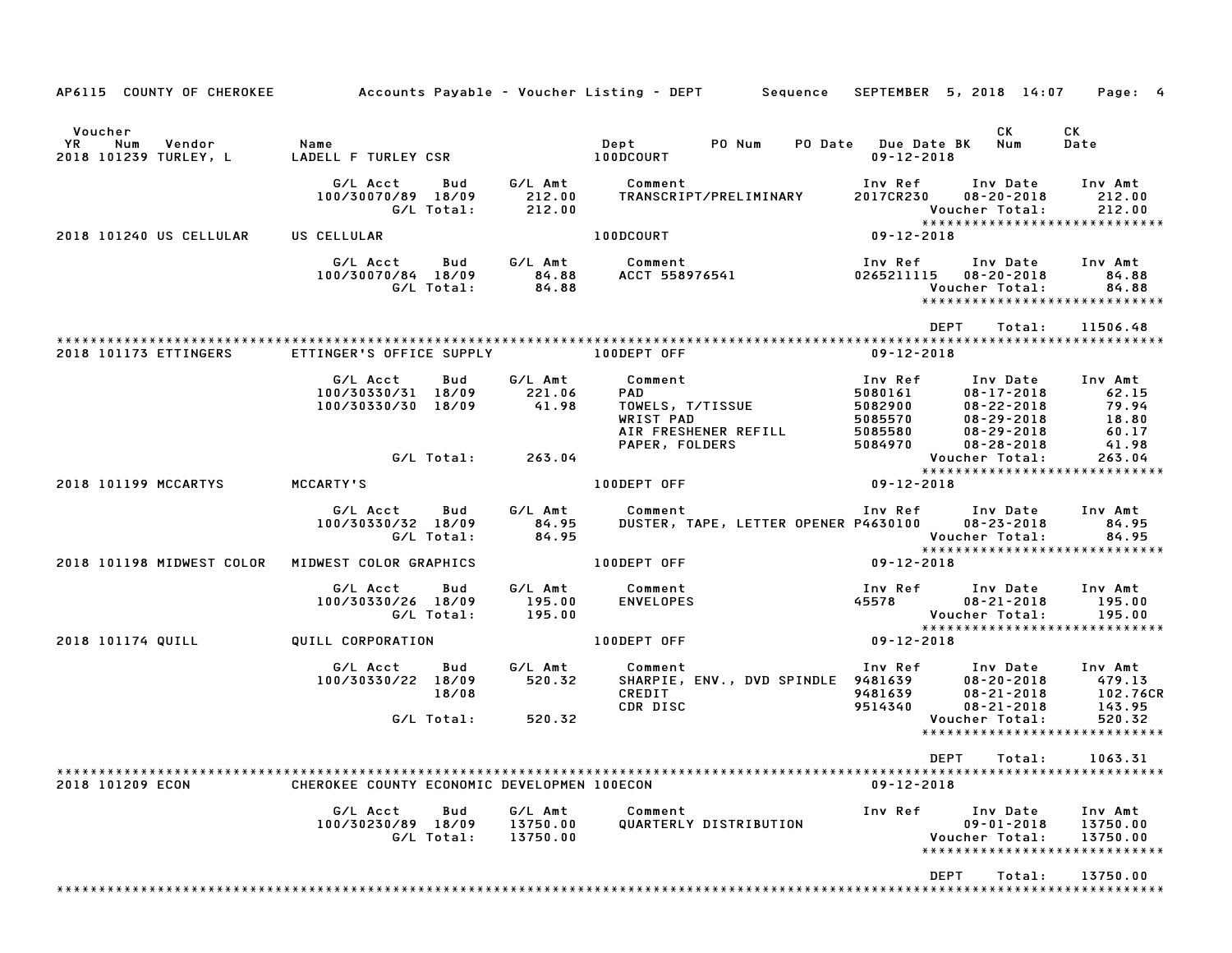| AP6115 COUNTY OF CHEROKEE                               |                                              |                       |                               | Accounts Payable – Voucher Listing – DEPT<br>Sequence                                                                                | SEPTEMBER                                                 | 5, 2018 14:07                                                                                                | Page: 5                                                    |
|---------------------------------------------------------|----------------------------------------------|-----------------------|-------------------------------|--------------------------------------------------------------------------------------------------------------------------------------|-----------------------------------------------------------|--------------------------------------------------------------------------------------------------------------|------------------------------------------------------------|
| Voucher<br>YR<br>Num<br>Vendor<br>2018 101213 GENEOLOGY | Name<br><b>CCKG-H SOCIETY INC</b>            |                       |                               | Dept<br>PO Num<br>PO Date<br>100GENEOLOGY                                                                                            | <b>Due Date BK</b><br>$09 - 12 - 2018$                    | CK<br>Num                                                                                                    | СK<br>Date                                                 |
|                                                         | G/L Acct<br>100/30180/89 18/09               | Bud<br>G/L Total:     | G/L Amt<br>2000.00<br>2000.00 | Comment<br>QUARTERLY DISTRIBUTION                                                                                                    | Inv Ref                                                   | Inv Date<br>$09 - 01 - 2018$<br>Voucher Total:<br>******************************                             | Inv Amt<br>2000.00<br>2000.00                              |
|                                                         |                                              |                       |                               |                                                                                                                                      |                                                           | <b>DEPT</b><br>Total:                                                                                        | 2000.00                                                    |
| 2018 101202 RANDALL, D                                  | DEANA K RANDALL                              |                       |                               | 100HR                                                                                                                                | $09 - 12 - 2018$                                          |                                                                                                              |                                                            |
|                                                         | G/L Acct<br>100/30095/73 18/09               | Bud<br>G/L Total:     | G/L Amt<br>208.90<br>208.90   | Comment<br>MILEAGE/WICHITA SYMPOSIUM                                                                                                 | Inv Ref                                                   | Inv Date<br>$08 - 29 - 2018$<br>Voucher Total:<br>*****************************                              | Inv Amt<br>208.90<br>208.90                                |
|                                                         |                                              |                       |                               |                                                                                                                                      |                                                           |                                                                                                              |                                                            |
|                                                         |                                              |                       |                               |                                                                                                                                      |                                                           | <b>DEPT</b><br>Total:                                                                                        | 208.90                                                     |
| 2018 101206 KS DEPT COMM                                | KANSAS DEPARTMENT OF COMMERCE                |                       |                               | 100ROZ                                                                                                                               | $09 - 12 - 2018$                                          |                                                                                                              |                                                            |
|                                                         | G/L Acct<br>100/30360/02 18/09               | Bud<br>G/L Total:     | G/L Amt<br>6000.00<br>6000.00 | Comment<br>FULL RESOLUTION AMOUNT                                                                                                    | Inv Ref<br>6095                                           | Inv Date<br>$08 - 28 - 2018$<br>Voucher Total:<br>*****************************                              | Inv Amt<br>6000.00<br>6000.00                              |
|                                                         |                                              |                       |                               |                                                                                                                                      |                                                           | <b>DEPT</b><br>Total:                                                                                        | 6000.00                                                    |
| 2018 101176 AXON                                        | AXON ENTERPRISE, INC.                        |                       |                               | <b>100SHERIFF</b>                                                                                                                    | $09 - 12 - 2018$                                          |                                                                                                              |                                                            |
|                                                         | G/L Acct<br>100/30060/28 18/09<br>G/L Total: | Bud                   | G/L Amt<br>64.75<br>64.75     | Comment<br>CABLE, COILED                                                                                                             | Inv Ref<br>SI1549211                                      | Inv Date<br>$08 - 23 - 2018$<br>Voucher Total:<br>******************************                             | Inv Amt<br>64.75<br>64.75                                  |
| 2018 101178 CDL                                         | CDL ELECTRIC                                 |                       |                               | 100SHERIFF                                                                                                                           | $09 - 12 - 2018$                                          |                                                                                                              |                                                            |
|                                                         | G/L Acct<br>100/30060/80                     | Bud<br>18/09<br>18/09 | G/L Amt<br>4358.31            | Comment<br>WASH COILS, REPLACED BELTS<br>REPLACE VOLTAGE FUSE<br><b>RESET UNIT</b><br>CHANGED CONTACTOR<br>FIXED WIRING, CLEAR DRAIN | Inv Ref<br>W82241<br>W82258<br>W82253<br>W82723<br>W82725 | Inv Date<br>$08 - 16 - 2018$<br>$08 - 16 - 2018$<br>$08 - 16 - 2018$<br>$08 - 24 - 2018$<br>$08 - 24 - 2018$ | Inv Amt<br>2769.43<br>357.74<br>112.50<br>145.56<br>848.94 |
|                                                         |                                              | G/L Total:            | 4358.31                       | RESET, REPLACE CAPACITOR                                                                                                             | W82722                                                    | $08 - 24 - 2018$<br>Voucher Total:<br>*****************************                                          | 124.14<br>4358.31                                          |
| 2018 101180 CHARM TEX                                   | CHARM-TEX INC                                |                       |                               | <b>100SHERIFF</b>                                                                                                                    | $09 - 12 - 2018$                                          |                                                                                                              |                                                            |
|                                                         | G/L Acct<br>100/30060/37 18/09<br>G/L Total: | Bud                   | G/L Amt<br>171.40<br>171.40   | Comment<br>SPIT SOCK HOOD, TOOTHBRUSH 0171092                                                                                        | Inv Ref                                                   | Inv Date<br>$08 - 21 - 2018$<br>Voucher Total:<br>*******************************                            | Inv Amt<br>171.40<br>171.40                                |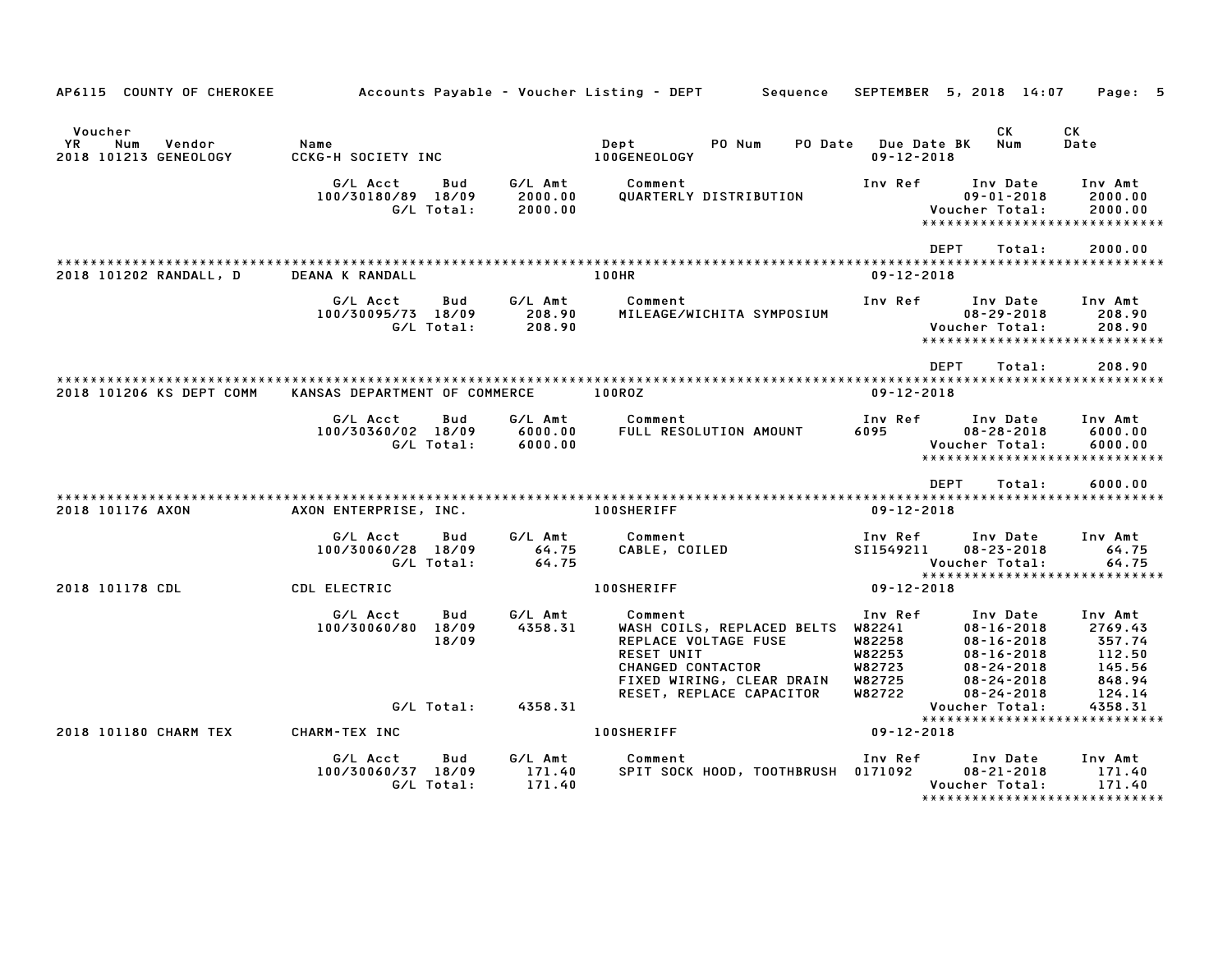|                                                            |                                                                                              | AP6115 COUNTY OF CHEROKEE Accounts Payable - Voucher Listing - DEPT Sequence SEPTEMBER 5, 2018 14:07 Page: 6                                                                                                                            |                                             |                                |                               |
|------------------------------------------------------------|----------------------------------------------------------------------------------------------|-----------------------------------------------------------------------------------------------------------------------------------------------------------------------------------------------------------------------------------------|---------------------------------------------|--------------------------------|-------------------------------|
| Voucher                                                    |                                                                                              |                                                                                                                                                                                                                                         | PO Date Due Date BK Num<br>$09 - 12 - 2018$ | <b>CK</b>                      | CK<br>Date                    |
|                                                            |                                                                                              | G/L Acct Bud G/L Amt Comment Inv Ref Inv Date Inv Amt<br>100/30060/74 18/09 1627.38 ACCT 2963 09-01-2018 1627.38<br>G/L Total: 1627.38 ACCT 2963 Voucher Total: 1627.38<br>2018 101224 CORRECT CARE SOLUTIONS LLC 100SHERIFF 109-12-201 |                                             |                                |                               |
|                                                            |                                                                                              |                                                                                                                                                                                                                                         |                                             |                                |                               |
|                                                            |                                                                                              | G/LAcct Bud G/LAmt Comment Inv Ref Inv Date Inv Amt<br>100/30060/86 18/09 18.00 INMATE HEALTHCARE CCS40898 08-28-2018 18.00<br>CCS40898 08-28-2018 18.00 G/LTotal: 18.00<br>2018 101260 HENRY KRAFT HENRY KRAFT INC 100SHERIFF 1008ERIF |                                             |                                |                               |
|                                                            |                                                                                              |                                                                                                                                                                                                                                         |                                             |                                |                               |
|                                                            |                                                                                              | G/L Acct Bud G/L Amt Comment Inv Ref Inv Date Inv Amt<br>100/30060/40 18/09 390.11 BLEACH, LINERS, T/TISSUE, 269910 08–30–2018 390.11<br>G/L Total: 390.11 07-12-2018 Voucher Total: 390.11<br>NSASLAND TIRE OF PITTSBURG 100SHERIFF 09 |                                             |                                |                               |
| 2018 101186 KANSASLAND                                     | KANSASLAND TIRE OF PITTSBURG 100SHERIFF                                                      |                                                                                                                                                                                                                                         |                                             |                                |                               |
|                                                            |                                                                                              | G/L Acct Bud G/L Amt Comment Inv Ref Inv Date Inv Amt<br>100/30060/25 18/09 724.76 4 LT265/70R17 182249 08–27–2018 724.76<br>G/L Total: 724.76 Woucher Total: 724.76                                                                    |                                             |                                |                               |
| 2018 101261 KROKROSKIA, J JAMES KROKROSKIA NA NA NOSHERIFF |                                                                                              | $09 - 12 - 2018$                                                                                                                                                                                                                        |                                             |                                |                               |
|                                                            | G/L Acct  Bud  G/L Amt  Comment<br>100/30060/89  18/09  62.50  SECURITY<br>G/L Total:  62.50 |                                                                                                                                                                                                                                         |                                             |                                |                               |
| 2018 101225 LOWE, MATTHEW MATTHEW C LOWE DDS 40 100SHERIFF |                                                                                              |                                                                                                                                                                                                                                         |                                             |                                |                               |
|                                                            |                                                                                              |                                                                                                                                                                                                                                         | Voucher Total: 105.99                       | ****************************** |                               |
| 2018 101262 MAXTON, TR TROY MAXTON                         |                                                                                              | 100SHERIFF                                                                                                                                                                                                                              | $09 - 12 - 2018$                            |                                |                               |
|                                                            |                                                                                              | 6/L Acct Bud 6/L Amt Comment Inv Ref Inv Date Inv Amt Ind St.76<br>100/30060/74 18/09 63.76 REPLACE CELL PHONE/DAMAGED 08–30–2018 63.76<br>63.76 C/L Total: 63.76 63.76 REPLACE CELL PHONE/DAMAGED Voucher Total: 63.76                 |                                             |                                |                               |
| 2018 101182 MERCY JOPLIN                                   |                                                                                              | MERCY CLINIC JOPLIN LLC <b>100SHERIFF</b> 09-12-2018                                                                                                                                                                                    |                                             |                                |                               |
|                                                            |                                                                                              | G/LAcct Bud G/LAmt Comment Inv Ref Inv Date Inv Amt<br>100/30060/86 18/09 37.00 INMATEMEDICAL JP144317367008-07-2018 37.00<br>G/LTotal: 37.00 Woucher Total: 37.00<br>KECARPINOFORDMERCURYINC 100SHERIFF 09-12-2018                     |                                             |                                |                               |
|                                                            |                                                                                              | ever folds: the carrier of the season.<br>2018 101267 MIKE CARPINO MIKE CARPINO FORD MERCURY INC 100SHERIFF                                                                                                                             |                                             |                                |                               |
|                                                            |                                                                                              | G/L Acct      Bud      G/L Amt        Comment                         Inv Ref     Inv Date     Inv Amt<br>100/30060/25   18/09       786.26      HEADLAMP, WEATHERSTRIP        111493        08–31–2018      786.26<br>100/30060/25     |                                             |                                | ***************************** |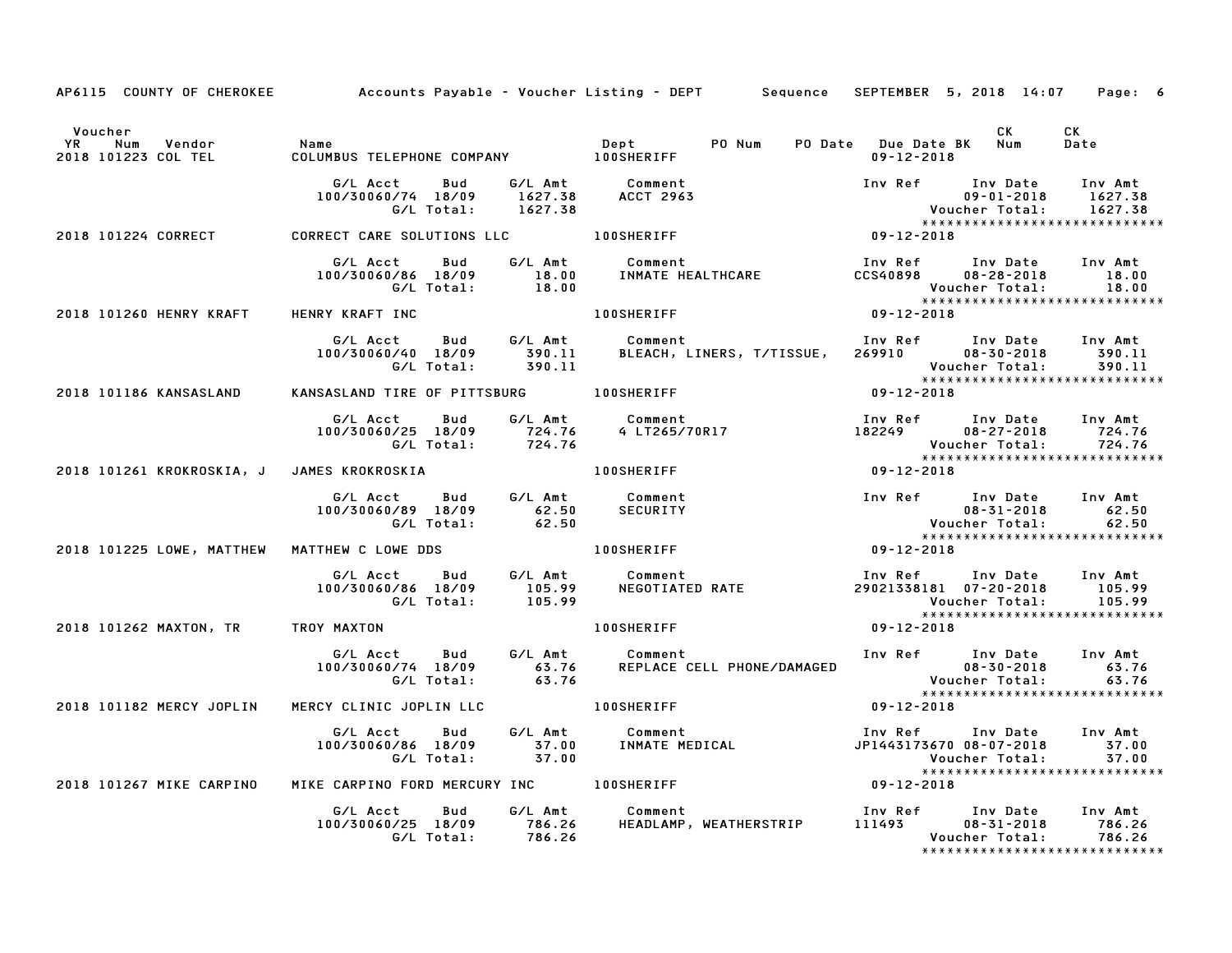| AP6115 COUNTY OF CHEROKEE                                           |                               |            |                    | Accounts Payable – Voucher Listing – DEPT         Sequence   SEPTEMBER  5, 2018  14:07     Page:  7    |                                         |                                      |                               |
|---------------------------------------------------------------------|-------------------------------|------------|--------------------|--------------------------------------------------------------------------------------------------------|-----------------------------------------|--------------------------------------|-------------------------------|
| Voucher<br>YR<br>Num<br>Vendor<br>2018 101185 NATALINIS             | Name<br>NATALINI'S AUTOMOTIVE |            |                    | PO Num<br>Dept<br>Dept<br>100SHERIFF                                                                   | PO Date Due Date BK<br>$09 - 12 - 2018$ | CK<br>Num                            | CK<br>Date                    |
|                                                                     | G/L Acct                      | Bud        | G/L Amt            | Comment                                                                                                | Inv Ref                                 | Inv Date                             | Inv Amt                       |
|                                                                     | 100/30060/25 18/09            |            | 387.16             | WIPER BLADES                                                                                           | 679139                                  | $08 - 23 - 2018$                     | 9.99                          |
|                                                                     |                               | 18/08      |                    | WIPER BLADES, HEADLIGHT                                                                                | 678812                                  | $08 - 20 - 2018$                     | 64.28                         |
|                                                                     |                               |            |                    | OIL                                                                                                    | 678958                                  | $08 - 22 - 2018$                     | 60.96                         |
|                                                                     |                               |            |                    | AIR FILTER                                                                                             | 678950                                  | $08 - 22 - 2018$                     | 10.57                         |
|                                                                     |                               |            |                    | IGNITION COIL                                                                                          | 678769                                  | $08 - 20 - 2018$                     | 96.99                         |
|                                                                     |                               |            |                    |                                                                                                        | 679400                                  | $08 - 27 - 2018$                     | 17.29                         |
|                                                                     |                               |            |                    |                                                                                                        | 679413<br>673946                        | $08 - 27 - 2018$<br>$06 - 29 - 2018$ | 115.38                        |
|                                                                     |                               |            |                    |                                                                                                        | 674245                                  | $07 - 03 - 2018$                     | 8.39                          |
|                                                                     |                               |            |                    |                                                                                                        | 679698                                  | $08 - 30 - 2018$                     | 3.31                          |
|                                                                     |                               |            | G/L Total: 387.16  |                                                                                                        |                                         | Voucher Total:                       | 387.16                        |
|                                                                     |                               |            |                    | <b>COUPLER/WARRANTY<br/>WIRE, TERMINAL, FUSE<br/>BATTERY CABLES<br/>TURN SIGNAL BULB<br/>HEPTTT</b>    |                                         | *****************************        |                               |
| 2018 101187 OBERBECK, J JIMMY D OBERBECK                            |                               |            |                    | <b>100SHERIFF</b>                                                                                      | $09 - 12 - 2018$                        |                                      |                               |
|                                                                     | G/L Acct                      | Bud        | G/L Amt            | Comment                                                                                                |                                         | Inv Ref      Inv Date                | Inv Amt                       |
|                                                                     | 100/30060/73 18/09            |            | 235.00             | TRANSPORT                                                                                              |                                         | $08 - 22 - 2018$                     | 160.00                        |
|                                                                     |                               | 18/09      |                    | TRANSPORT                                                                                              |                                         | $08 - 30 - 2018$                     | 75.00                         |
|                                                                     |                               | G/L Total: | 235.00             |                                                                                                        |                                         | Voucher Total:                       | 235.00                        |
|                                                                     |                               |            |                    |                                                                                                        |                                         | *****************************        |                               |
| 2018 101188 SOUTHERN UNIFOR SOUTHERN UNIFORM & EQUIPMENT 100SHERIFF |                               |            |                    | Vouc<br>*****<br>09-12-2018                                                                            |                                         |                                      |                               |
|                                                                     | G/L Acct                      | Bud        |                    | G/L Amt Comment                                                                                        | Inv Ref                                 | Inv Date                             | Inv Amt                       |
|                                                                     | 100/30060/22 18/09            |            | 2103.02            | UNIFORMS                                                                                               | 73303                                   | $08 - 17 - 2018$                     | 55.99                         |
|                                                                     |                               | 18/09      |                    |                                                                                                        | 73304                                   | $08 - 17 - 2018$                     | 188.97                        |
|                                                                     |                               |            |                    | <b>NAMETAG</b>                                                                                         | 73679                                   | $08 - 27 - 2018$                     | 21.30                         |
|                                                                     |                               |            |                    | UNIFORMS                                                                                               | 73716                                   | $08 - 27 - 2018$                     | 150.57                        |
|                                                                     |                               |            |                    |                                                                                                        | 73965                                   | $08 - 31 - 2018$                     | 145.98                        |
|                                                                     |                               |            |                    |                                                                                                        | 72466                                   | $08 - 01 - 2018$                     | 1432.12<br>35.10              |
|                                                                     |                               |            |                    |                                                                                                        | 73970<br>74034                          | $08 - 31 - 2018$<br>$08 - 31 - 2018$ | 72.99                         |
|                                                                     |                               |            | G/L Total: 2103.02 |                                                                                                        |                                         | Voucher Total:                       | 2103.02                       |
|                                                                     |                               |            |                    |                                                                                                        |                                         | *****************************        |                               |
| 2018 101191 TRUE VALUE COL TRUE VALUE COLUMBUS                      |                               |            |                    | $09 - 12 - 2018$<br><b>100SHERIFF</b>                                                                  |                                         |                                      |                               |
|                                                                     | G/L Acct                      | Bud        | G/L Amt            | Comment                                                                                                | Inv Ref                                 | Inv Date                             | Inv Amt                       |
|                                                                     | 100/30060/80 18/09            |            | 124.86             |                                                                                                        |                                         | $08 - 24 - 2018$                     | 19.96                         |
|                                                                     |                               | 18/09      |                    |                                                                                                        |                                         | $08 - 24 - 2018$                     | 37.98                         |
|                                                                     |                               |            |                    |                                                                                                        |                                         | $08 - 23 - 2018$                     | 38.44                         |
|                                                                     |                               |            |                    | CONCRETE MIX<br>SHOVEL, HOE A354353<br>CONCRETE MIX, TROWEL, KNOB A354353<br>LOCK OUTLET, BULB A354167 |                                         | $08 - 21 - 2018$                     | 28.48                         |
|                                                                     |                               |            | G/L Total: 124.86  |                                                                                                        |                                         | Voucher Total:                       | 124.86                        |
|                                                                     |                               |            |                    |                                                                                                        |                                         |                                      | ***************************** |
| <b>2018 101193 TURNKEY</b>                                          | TURNKEY CORRECTIONS           |            |                    | <b>100SHERIFF</b>                                                                                      | $09 - 12 - 2018$                        |                                      |                               |
|                                                                     | G/L Acct                      | Bud        |                    | G/L Amt Comment<br>Comment<br>CANTEEN SALES                                                            | Inv Ref                                 | Inv Date                             | Inv Amt                       |
|                                                                     | 100/30060/37 18/09            |            | 1342.25            |                                                                                                        |                                         |                                      | 1342.25                       |
|                                                                     |                               | G/L Total: | 1342.25            |                                                                                                        |                                         | Voucher Total:                       | 1342.25                       |
|                                                                     |                               |            |                    |                                                                                                        |                                         |                                      | ***************************** |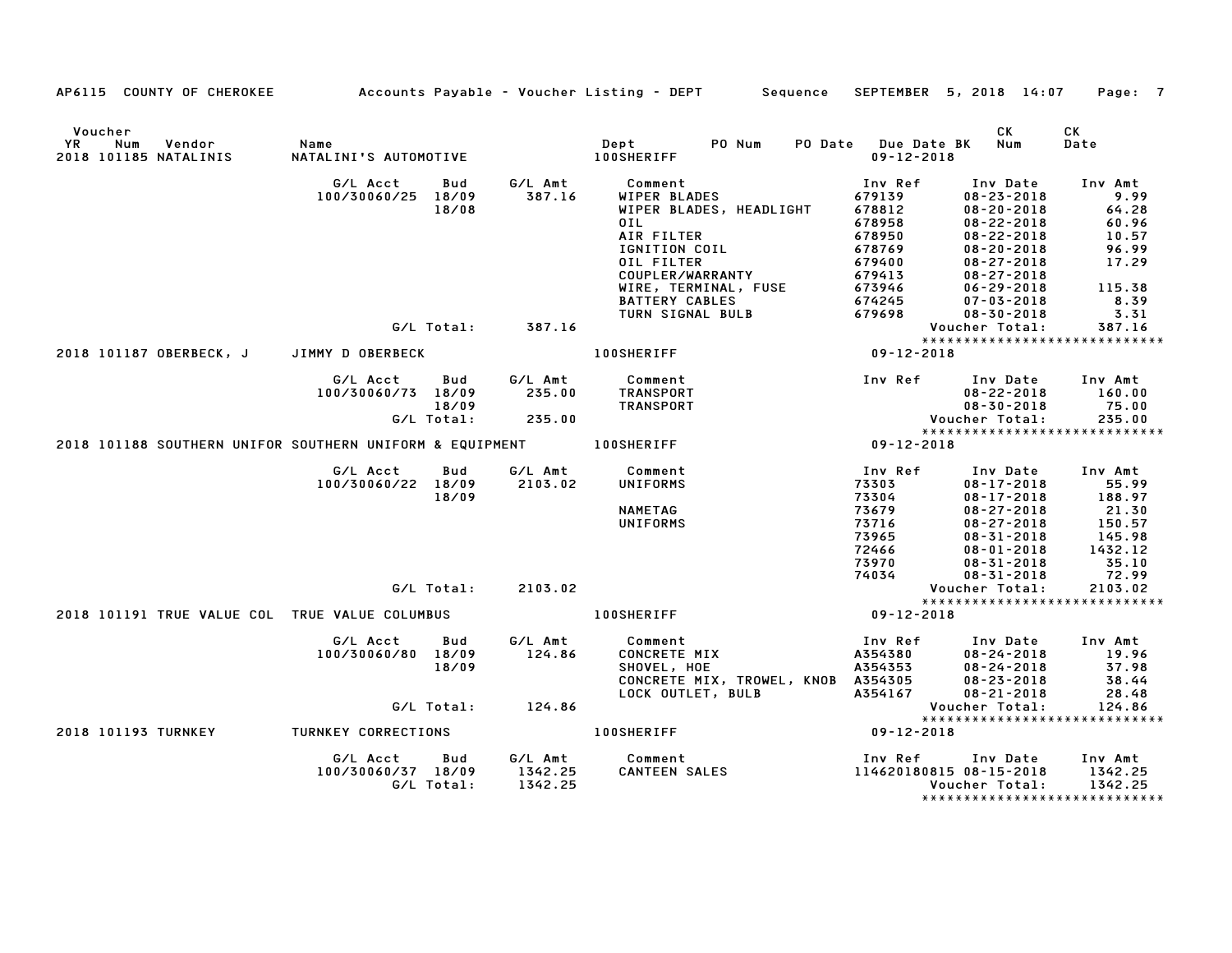| AP6115 COUNTY OF CHEROKEE                               |                                                     |                             | Accounts Payable – Voucher Listing – DEPT        Sequence |                                         | SEPTEMBER 5, 2018 14:07                                          | Page: 8                                                       |
|---------------------------------------------------------|-----------------------------------------------------|-----------------------------|-----------------------------------------------------------|-----------------------------------------|------------------------------------------------------------------|---------------------------------------------------------------|
| Voucher<br>YR<br>Num<br>Vendor<br>2018 101195 WAGNER, K | Name<br>KRISTIN WAGNER                              |                             | Dept<br>PO Num<br><b>100SHERIFF</b>                       | PO Date Due Date BK<br>$09 - 12 - 2018$ | CK<br>Num                                                        | CK<br>Date                                                    |
|                                                         | G/L Acct<br>Bud<br>100/30060/37 18/09<br>G/L Total: | G/L Amt<br>39.04<br>39.04   | Comment<br>REIMB/SHAKES FOR INMATES                       | Inv Ref                                 | Inv Date<br>$08 - 23 - 2018$<br>Voucher Total:                   | Inv Amt<br>39.04<br>39.04<br>*****************************    |
| 2018 101201 CHAPMANS                                    | JAMES PAUL CHAPMAN                                  |                             | <b>100TREAS</b>                                           | <b>DEPT</b><br>$09 - 12 - 2018$         | Total:                                                           | 12641.55                                                      |
|                                                         | G/L Acct<br>Bud<br>100/30030/76 18/09<br>G/L Total: | G/L Amt<br>265.00<br>265.00 | Comment<br>DIAL AND LOCK, INSTALL                         | Inv Ref<br>790 — 1                      | Inv Date<br>$08 - 15 - 2018$<br>Voucher Total:                   | Inv Amt<br>265.00<br>265.00<br>****************************** |
| 2018 101226 CHEROKEE NEWS                               | CHEROKEE COUNTY NEWS-ADVOCATE                       |                             | <b>100TREAS</b>                                           | $09 - 12 - 2018$                        |                                                                  |                                                               |
|                                                         | G/L Acct<br>Bud<br>100/30030/89 18/09<br>G/L Total: | G/L Amt<br>33.00<br>33.00   | Comment<br>12 MONTH SUBSCRIPTION                          | Inv Ref<br>0250414                      | Inv Date<br>$08 - 30 - 2018$<br>Voucher Total:                   | Inv Amt<br>33.00<br>33.00<br>*****************************    |
| 2018 101227 COLUMBUS NEWS                               | COLUMBUS NEWS REPORT                                |                             | <b>100TREAS</b>                                           | 09-12-2018                              |                                                                  |                                                               |
|                                                         | G/L Acct<br>Bud<br>100/30030/78 18/09<br>G/L Total: | G/L Amt<br>104.00<br>104.00 | Comment<br>LEGAL NOTICE/QTR STATEMENT 0808                | Inv Ref                                 | Inv Date<br>$08 - 08 - 2018$<br>Voucher Total:                   | Inv Amt<br>104.00<br>104.00<br>*****************************  |
|                                                         |                                                     |                             |                                                           | <b>DEPT</b>                             | Total:                                                           | 402.00                                                        |
| 2018 101168 AMERICAN BATTER AMERICAN BATTERY            |                                                     |                             | <b>110HWY</b>                                             | $09 - 12 - 2018$                        |                                                                  |                                                               |
|                                                         | G/L Acct<br>Bud<br>110/30110/79 18/09<br>G/L Total: | G/L Amt<br>638.00<br>638.00 | Comment<br>NEW DC MOTOR                                   | Inv Ref Inv Date<br>17411               | 08-27-2018<br>Voucher Total:                                     | Inv Amt<br>638.00<br>638.00<br>****************************** |
| 2018 101196 APPLE                                       | APPLEMARKET                                         |                             | <b>110HWY</b>                                             | $09 - 12 - 2018$                        |                                                                  |                                                               |
|                                                         | G/L Acct<br>Bud<br>110/30110/42 18/09<br>G/L Total: | G/L Amt<br>10.99<br>10.99   | Comment<br>COFFEE                                         | 3607047                                 | Inv Ref Inv Date<br>$08 - 23 - 2018$<br>Voucher Total:           | Inv Amt<br>10.99<br>10.99                                     |
| 2018 101247 BLEVINS                                     | BLEVINS ASPHALT CONSTRUCTION CO INC 110HWY          |                             |                                                           | $09 - 12 - 2018$                        |                                                                  | *****************************                                 |
|                                                         | G/L Acct<br>Bud<br>110/30110/34 18/09<br>G/L Total: | G/L Amt<br>167.86<br>167.86 | Comment<br>COLD MIX                                       | Inv Ref<br>2729                         | Inv Date<br>$08 - 29 - 2018$<br>Voucher Total:                   | Inv Amt<br>167.86<br>167.86<br>*****************************  |
| 2018 101246 CITY OF COLUMB CITY OF COLUMBUS             |                                                     |                             | <b>110HWY</b>                                             | 09-12-2018                              |                                                                  |                                                               |
|                                                         | Bud<br>G/L Acct<br>110/30110/72 18/09<br>G/L Total: | G/L Amt<br>110.00<br>110.00 | Comment<br>GARBAGE                                        | Inv Ref                                 | Inv Date<br>$08 - 88010 - 00$ $08 - 29 - 2018$<br>Voucher Total: | Inv Amt<br>110.00<br>110.00<br>*****************************  |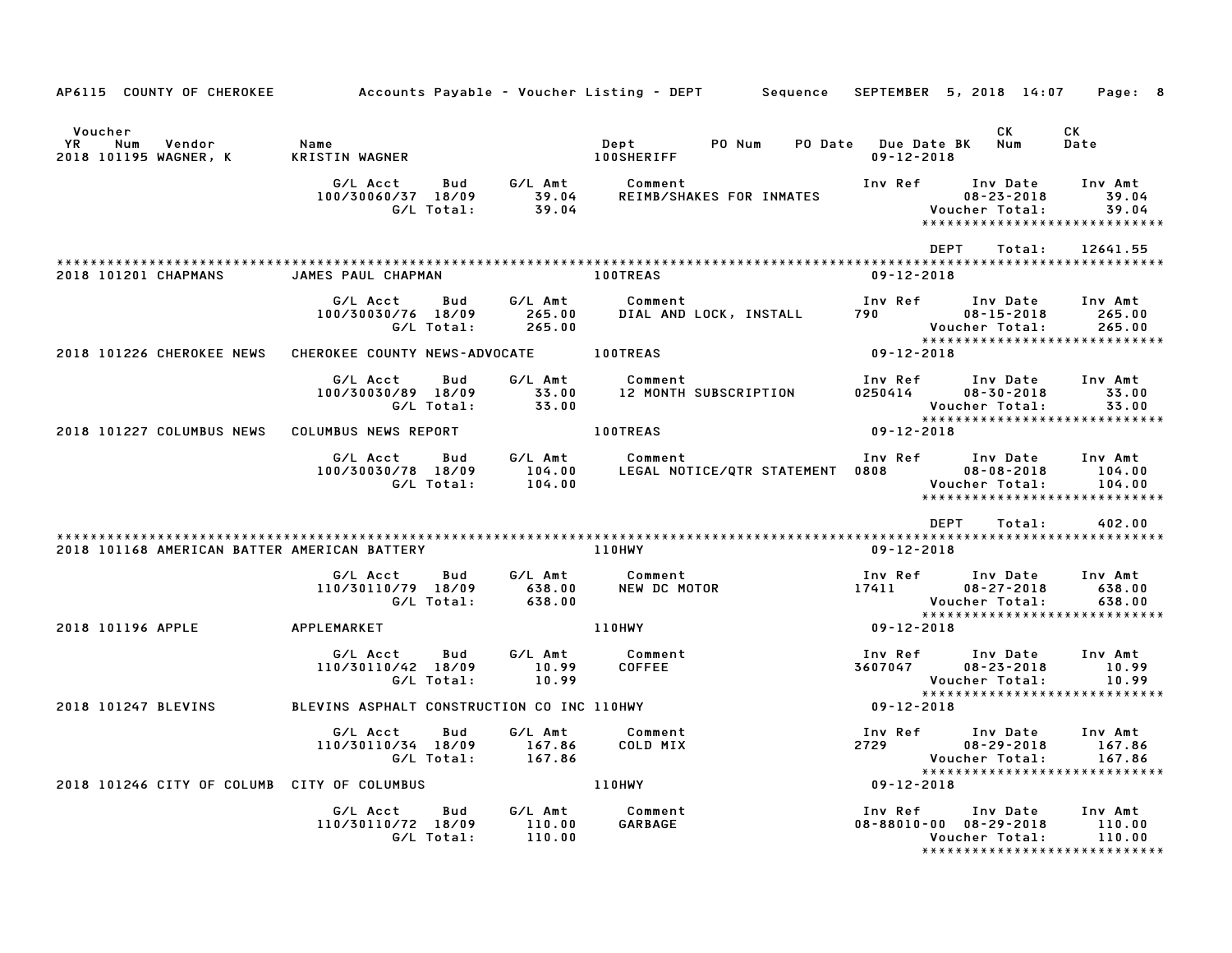| AP6115 COUNTY OF CHEROKEE Accounts Payable - Voucher Listing - DEPT Sequence SEPTEMBER 5, 2018 14:07 Page: 9 |                                                                |                   |                                                                                                         |                                                                                                                                                                                                     |                                            |                                                                 |
|--------------------------------------------------------------------------------------------------------------|----------------------------------------------------------------|-------------------|---------------------------------------------------------------------------------------------------------|-----------------------------------------------------------------------------------------------------------------------------------------------------------------------------------------------------|--------------------------------------------|-----------------------------------------------------------------|
| Voucher<br>YR Num<br>Vendor<br>2018 101175 CLEAN                                                             | Name                                                           |                   | Dept PO Num                                                                                             | PO Date Due Date BK Num<br>$09 - 12 - 2018$                                                                                                                                                         | <b>CK</b>                                  | CK<br>Date                                                      |
|                                                                                                              | G/L Acct Bud G/L Amt Comment                                   |                   | 110/30110/42 18/09 151.87 MAT, SOAP, AIR FRESH                                                          | 100 Ref 100 Date 100 Amt<br>120016707 08-27-2018 127.24<br>20003798 06-11-2018 24.63                                                                                                                |                                            |                                                                 |
|                                                                                                              | G/L Total: 151.87                                              |                   |                                                                                                         |                                                                                                                                                                                                     |                                            | Voucher Total: 151.87<br>****************************           |
| 2018 101157 COLUMBUS TEL                                                                                     | COLUMBUS TELEPHONE COMPANY 110HWY                              |                   |                                                                                                         | $09 - 12 - 2018$                                                                                                                                                                                    |                                            |                                                                 |
|                                                                                                              | G/L Acct Bud<br>110/30110/72 18/09 225.01<br>G/L Total: 225.01 |                   | G/L Amt Comment<br># 2586                                                                               |                                                                                                                                                                                                     |                                            |                                                                 |
| 2018 101165 FABICK                                                                                           | JOHN FABICK TRACTOR CO                                         |                   | 110HWY                                                                                                  |                                                                                                                                                                                                     |                                            | Voucher Total: 225.01<br>********************************       |
|                                                                                                              | G/L Acct Bud<br>110/30110/79 18/09 1600.96                     |                   | G/L Amt Comment<br>Comment<br>GASKET<br>LAMP<br>PARTS<br>FILTER<br>TRUCK REPAIR                         | Inv Ref      Inv Date     Inv Amt<br>PIJ00346788 08-23-2018 13.35<br>PIJ00346700 08-22-2018 195.88<br>PIJ00346601 08-21-2018 12.05<br>PIJ00347124 08-29-2018 95.40<br>SIJ00090468 08-29-2018 542.38 |                                            |                                                                 |
|                                                                                                              | G/L Total: 1600.96                                             |                   |                                                                                                         | SIJ00090469 08-29-2018                                                                                                                                                                              |                                            | 741.90<br>1600.96                                               |
| 2018 101194 FARMERS                                                                                          | FARMERS COOPERATIVE ASSOCIATION 110HWY                         |                   |                                                                                                         | $09 - 12 - 2018$                                                                                                                                                                                    |                                            |                                                                 |
|                                                                                                              | G/L Acct Bud G/L Amt Comment<br>110/30110/79 18/09 21.91       |                   | <b>BOLTS</b>                                                                                            | Inv Ref Inv Date Inv Amt<br>234385<br>234199                                                                                                                                                        | $08 - 23 - 2018$ 14.92<br>$08 - 20 - 2018$ | 6.99                                                            |
|                                                                                                              | G/L Total:                                                     | 21.91             |                                                                                                         |                                                                                                                                                                                                     | Voucher Total:                             | 21.91<br><b>VOUCNer iutai.</b><br>***************************** |
| 2018 101234 FLEETPRIDE FLEETPRIDE                                                                            |                                                                |                   | 110HWY                                                                                                  | $09 - 12 - 2018$                                                                                                                                                                                    |                                            |                                                                 |
|                                                                                                              |                                                                |                   | ou buu G/L Amt Comment<br>110/30110/79 18/09 122.08 NEW PURGE VALVE<br>G/L Total: 122.08                | Inv Ref      Inv Date     Inv Amt<br>9015003        08–30–2018       122.08                                                                                                                         | Voucher Total:                             | 122.08<br>122.08                                                |
| 2018 101184 FROST OIL FROST OIL COMPANY                                                                      |                                                                | <b>110HWY</b>     |                                                                                                         | $09 - 12 - 2018$                                                                                                                                                                                    |                                            | *****************************                                   |
|                                                                                                              |                                                                |                   | G/L Acct  Bud  G/L Amt  Comment<br>110/30110/32 18/09  1019.14  DIESEL EXHAUST  FLUID<br>MOTORCRAFT OIL | Inv Ref      Inv Date     Inv Amt<br>0154908-IN 08-24-2018 442.77<br>0154967-IN 08-23-2018                                                                                                          |                                            | 576.37                                                          |
|                                                                                                              | G/L Total:       1019.14                                       |                   |                                                                                                         |                                                                                                                                                                                                     | Voucher Total:                             | 1019.14                                                         |
| 2018 101161 HERITAGE TRACT HERITAGE TRACTOR                                                                  |                                                                |                   | 110HWY                                                                                                  | $09 - 12 - 2018$                                                                                                                                                                                    |                                            |                                                                 |
|                                                                                                              | G/L Acct Bud G/L Amt<br>$110/30110/79$ $18/09$ $372.73$        |                   | Comment<br>GASKET, SEAL<br>Comment CALL<br><b>HANDLE</b>                                                | Inv Ref Inv Date Inv Amt<br>$10096060$<br>10098665<br>10104736 08-29-2018                                                                                                                           | 08-20-2018 40.24<br>08-22-2018 317.19      | 15.30                                                           |
|                                                                                                              |                                                                | G/L Total: 372.73 |                                                                                                         |                                                                                                                                                                                                     | Voucher Total:                             | 372.73<br>*****************************                         |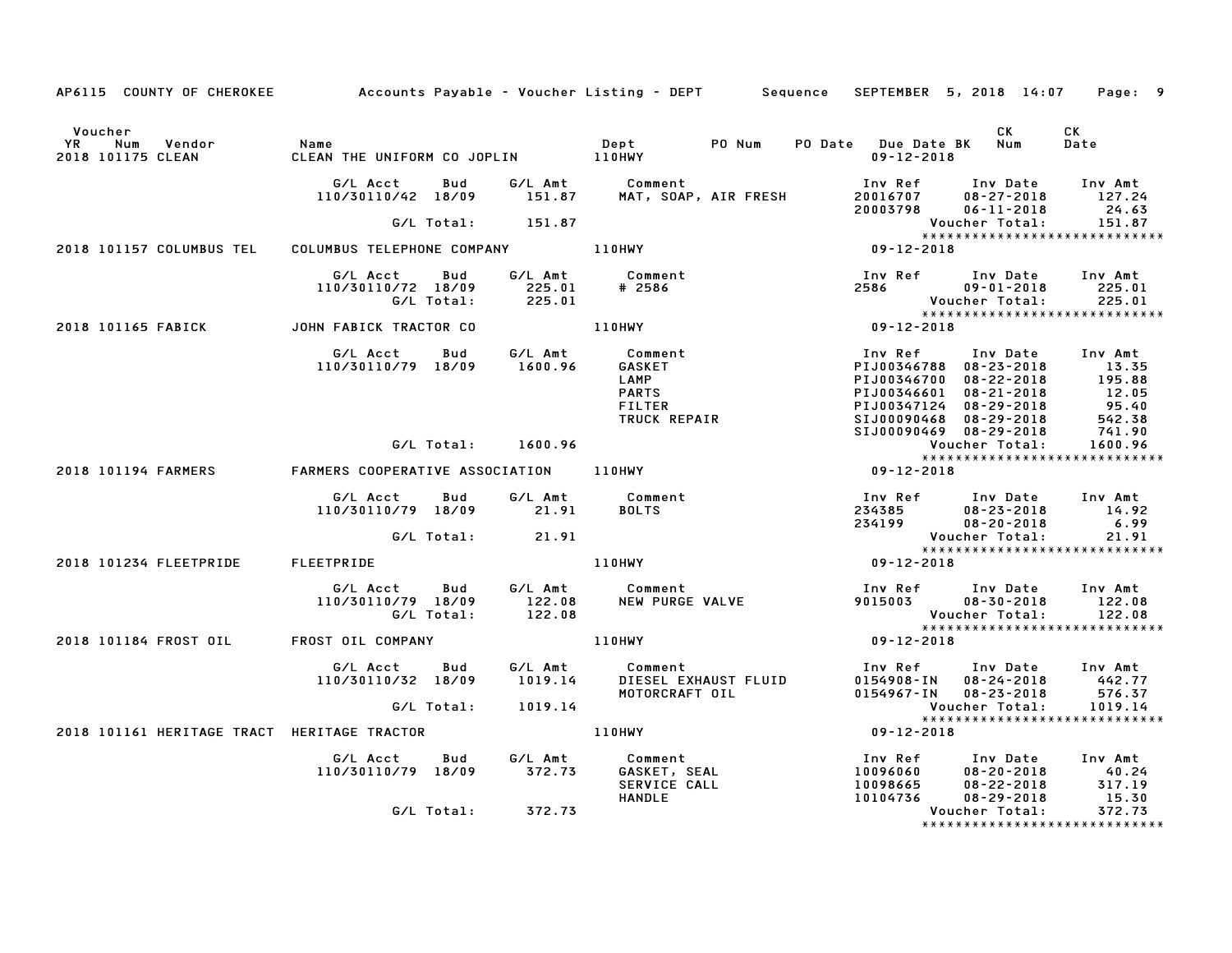| AP6115 COUNTY OF CHEROKEE Accounts Payable - Voucher Listing - DEPT Sequence                                                                                                                                                    |                                                                                                                                                                                                                                                                  |                                                                                                                                   |                                          | SEPTEMBER 5, 2018 14:07                                                          | Page: 10 |
|---------------------------------------------------------------------------------------------------------------------------------------------------------------------------------------------------------------------------------|------------------------------------------------------------------------------------------------------------------------------------------------------------------------------------------------------------------------------------------------------------------|-----------------------------------------------------------------------------------------------------------------------------------|------------------------------------------|----------------------------------------------------------------------------------|----------|
|                                                                                                                                                                                                                                 |                                                                                                                                                                                                                                                                  |                                                                                                                                   |                                          |                                                                                  |          |
| Voucher                                                                                                                                                                                                                         |                                                                                                                                                                                                                                                                  |                                                                                                                                   |                                          | CK <sub>2</sub>                                                                  | CK       |
|                                                                                                                                                                                                                                 |                                                                                                                                                                                                                                                                  | PO Num                                                                                                                            |                                          | PO Date Due Date BK Num                                                          | Date     |
| YR Num Vendor – Name – Name – Dept – Dept<br>2018–101266 JENKINS DIESEL JENKINS DIESEL POWER INC – – 110HWY                                                                                                                     |                                                                                                                                                                                                                                                                  |                                                                                                                                   | $09 - 12 - 2018$                         |                                                                                  |          |
|                                                                                                                                                                                                                                 |                                                                                                                                                                                                                                                                  |                                                                                                                                   |                                          |                                                                                  |          |
|                                                                                                                                                                                                                                 | G/L Acct Bud G/L Amt Comment<br>110/30110/79 18/09 64.81 PARTS<br>G/L Total: 64.81                                                                                                                                                                               |                                                                                                                                   |                                          | Inv Ref Inv Date Inv Amt                                                         |          |
|                                                                                                                                                                                                                                 |                                                                                                                                                                                                                                                                  |                                                                                                                                   | 370215                                   | 08-31-2018                                                                       | 64.81    |
|                                                                                                                                                                                                                                 |                                                                                                                                                                                                                                                                  |                                                                                                                                   |                                          | Voucher Total:                                                                   | 64.81    |
|                                                                                                                                                                                                                                 |                                                                                                                                                                                                                                                                  |                                                                                                                                   | $x + x + x$<br>$x + x + x$<br>09-12-2018 |                                                                                  |          |
| 2018 101205 JIM WOODS JIM WOODS MARKETING INC                                                                                                                                                                                   |                                                                                                                                                                                                                                                                  | $110$ HWY<br>$\angle$ L Amt                                                                                                       |                                          |                                                                                  |          |
|                                                                                                                                                                                                                                 |                                                                                                                                                                                                                                                                  |                                                                                                                                   |                                          |                                                                                  | Inv Amt  |
|                                                                                                                                                                                                                                 |                                                                                                                                                                                                                                                                  |                                                                                                                                   |                                          | $08 - 28 - 2018$ 5043.35                                                         |          |
|                                                                                                                                                                                                                                 |                                                                                                                                                                                                                                                                  |                                                                                                                                   |                                          |                                                                                  | 16131.76 |
|                                                                                                                                                                                                                                 |                                                                                                                                                                                                                                                                  |                                                                                                                                   |                                          |                                                                                  | 21175.11 |
|                                                                                                                                                                                                                                 |                                                                                                                                                                                                                                                                  |                                                                                                                                   |                                          | ******************************                                                   |          |
| G/LAcct Bud G/LAmt Comment<br>110/30110/30 18/09 5043.35 GASOLINE 242108<br>110/30110/31 18/09 16131.76 DIESEL 242108<br>G/LTotal: 21175.11 Vouc<br>2018 101190 JOPLIN FREIGHT JOPLIN FREIGHTLINER SALES INC 110HWY 199-12-2018 |                                                                                                                                                                                                                                                                  |                                                                                                                                   |                                          |                                                                                  |          |
|                                                                                                                                                                                                                                 |                                                                                                                                                                                                                                                                  |                                                                                                                                   |                                          |                                                                                  |          |
|                                                                                                                                                                                                                                 | G/L Acct Bud G/L Amt                                                                                                                                                                                                                                             |                                                                                                                                   |                                          |                                                                                  |          |
|                                                                                                                                                                                                                                 | 110/30110/79 18/09 418.15                                                                                                                                                                                                                                        |                                                                                                                                   |                                          |                                                                                  |          |
|                                                                                                                                                                                                                                 | G/L Total: 418.15                                                                                                                                                                                                                                                |                                                                                                                                   |                                          | 100 Date<br>16.24-2018 256.25<br>161.90 Date 161.90<br>161.90 Pher Total: 418.15 |          |
|                                                                                                                                                                                                                                 |                                                                                                                                                                                                                                                                  |                                                                                                                                   |                                          | ******************************                                                   |          |
| 2018 101200 KIRKLAND                                                                                                                                                                                                            | <b>KIRKLAND</b>                                                                                                                                                                                                                                                  |                                                                                                                                   |                                          |                                                                                  |          |
|                                                                                                                                                                                                                                 |                                                                                                                                                                                                                                                                  |                                                                                                                                   |                                          |                                                                                  |          |
|                                                                                                                                                                                                                                 |                                                                                                                                                                                                                                                                  |                                                                                                                                   |                                          |                                                                                  |          |
|                                                                                                                                                                                                                                 |                                                                                                                                                                                                                                                                  |                                                                                                                                   |                                          |                                                                                  |          |
|                                                                                                                                                                                                                                 |                                                                                                                                                                                                                                                                  |                                                                                                                                   |                                          |                                                                                  |          |
|                                                                                                                                                                                                                                 |                                                                                                                                                                                                                                                                  |                                                                                                                                   |                                          |                                                                                  |          |
| 2018 101244 KS GAS             KANSAS GAS SERVICE                                                                                                                                                                               |                                                                                                                                                                                                                                                                  |                                                                                                                                   |                                          |                                                                                  |          |
|                                                                                                                                                                                                                                 | 410/30110/79 18/09 6/L Amt<br>110/30110/79 18/09 80.41 WIRE<br>41. 80.41 WIRE<br>41. ANSAS GAS SERVICE<br>22.00<br>41 VOUCH 110HWY<br>2361012 08-29-2018<br>22.00<br>41 VOUCH TOtal: 80.41<br>409-12-2018<br>41<br>2361012<br>2361012<br>2361012<br>23.00<br>    |                                                                                                                                   |                                          |                                                                                  |          |
|                                                                                                                                                                                                                                 |                                                                                                                                                                                                                                                                  |                                                                                                                                   |                                          |                                                                                  |          |
|                                                                                                                                                                                                                                 |                                                                                                                                                                                                                                                                  |                                                                                                                                   |                                          |                                                                                  | 57.15    |
|                                                                                                                                                                                                                                 |                                                                                                                                                                                                                                                                  |                                                                                                                                   |                                          |                                                                                  |          |
|                                                                                                                                                                                                                                 |                                                                                                                                                                                                                                                                  |                                                                                                                                   |                                          | $08 - 27 - 2018$                                                                 | 46.67    |
|                                                                                                                                                                                                                                 | G/L Total: 103.82                                                                                                                                                                                                                                                | GAS SERVICE<br>510148149119141118<br>510738202155527000                                                                           |                                          | Voucher Total:                                                                   | 103.82   |
|                                                                                                                                                                                                                                 |                                                                                                                                                                                                                                                                  |                                                                                                                                   |                                          | *****************************                                                    |          |
| 2018 101183 LAMBERT                                                                                                                                                                                                             | LAMBERT TRACTOR & MACHINERY SALES 110HWY                                                                                                                                                                                                                         |                                                                                                                                   | 09-12-2018                               |                                                                                  |          |
|                                                                                                                                                                                                                                 | G/L Acct Bud                                                                                                                                                                                                                                                     |                                                                                                                                   |                                          |                                                                                  |          |
|                                                                                                                                                                                                                                 | 110/30110/79 18/09                                                                                                                                                                                                                                               | G/L Amt Comment<br>57.73 PARTS                                                                                                    |                                          |                                                                                  |          |
|                                                                                                                                                                                                                                 | 10/79 18/09   57.73<br>G/L Total:   57.73                                                                                                                                                                                                                        |                                                                                                                                   |                                          |                                                                                  |          |
|                                                                                                                                                                                                                                 |                                                                                                                                                                                                                                                                  |                                                                                                                                   |                                          |                                                                                  |          |
| 2018 101172 MFA OIL MFA OIL - NEOSHO 1055 110HWY                                                                                                                                                                                |                                                                                                                                                                                                                                                                  |                                                                                                                                   |                                          |                                                                                  |          |
|                                                                                                                                                                                                                                 |                                                                                                                                                                                                                                                                  |                                                                                                                                   |                                          |                                                                                  |          |
|                                                                                                                                                                                                                                 | G/L Acct<br>Bud                                                                                                                                                                                                                                                  |                                                                                                                                   |                                          |                                                                                  |          |
|                                                                                                                                                                                                                                 | 110/30110/79 18/09<br>G/L Total:                                                                                                                                                                                                                                 |                                                                                                                                   |                                          |                                                                                  |          |
|                                                                                                                                                                                                                                 |                                                                                                                                                                                                                                                                  |                                                                                                                                   |                                          |                                                                                  |          |
| 2018 101177 MFA OIL                                                                                                                                                                                                             | MFA OIL - NEOSHO 1055                                                                                                                                                                                                                                            | 6/L Amt Comment Inv Ref Inv Date Inv Amt<br>40.46 HOSE 641614 08-28-2018 40.46<br>40.46 Voucher Total: 40.46<br>110HWY 09-12-2018 |                                          |                                                                                  |          |
|                                                                                                                                                                                                                                 | 4 OIL - NEOSHO 1055<br>G/L Acct Bud G/L Amt Comment<br>110/30110/31 18/09 7246.17 DIESEL<br>239509 08-24-2018 1467.28<br>467.28<br>467.28<br>467.28<br>4694.76<br>494.76<br>494.76<br>494.76<br>494.76<br>494.76<br>494.76<br>494.76<br>494.76<br>494.76<br>494. |                                                                                                                                   |                                          |                                                                                  |          |
|                                                                                                                                                                                                                                 |                                                                                                                                                                                                                                                                  |                                                                                                                                   |                                          |                                                                                  |          |
|                                                                                                                                                                                                                                 |                                                                                                                                                                                                                                                                  |                                                                                                                                   |                                          |                                                                                  |          |
|                                                                                                                                                                                                                                 |                                                                                                                                                                                                                                                                  |                                                                                                                                   |                                          |                                                                                  |          |
|                                                                                                                                                                                                                                 |                                                                                                                                                                                                                                                                  |                                                                                                                                   |                                          |                                                                                  |          |
|                                                                                                                                                                                                                                 |                                                                                                                                                                                                                                                                  |                                                                                                                                   |                                          |                                                                                  |          |
|                                                                                                                                                                                                                                 |                                                                                                                                                                                                                                                                  |                                                                                                                                   |                                          |                                                                                  |          |
|                                                                                                                                                                                                                                 |                                                                                                                                                                                                                                                                  |                                                                                                                                   |                                          |                                                                                  |          |
|                                                                                                                                                                                                                                 |                                                                                                                                                                                                                                                                  |                                                                                                                                   |                                          |                                                                                  |          |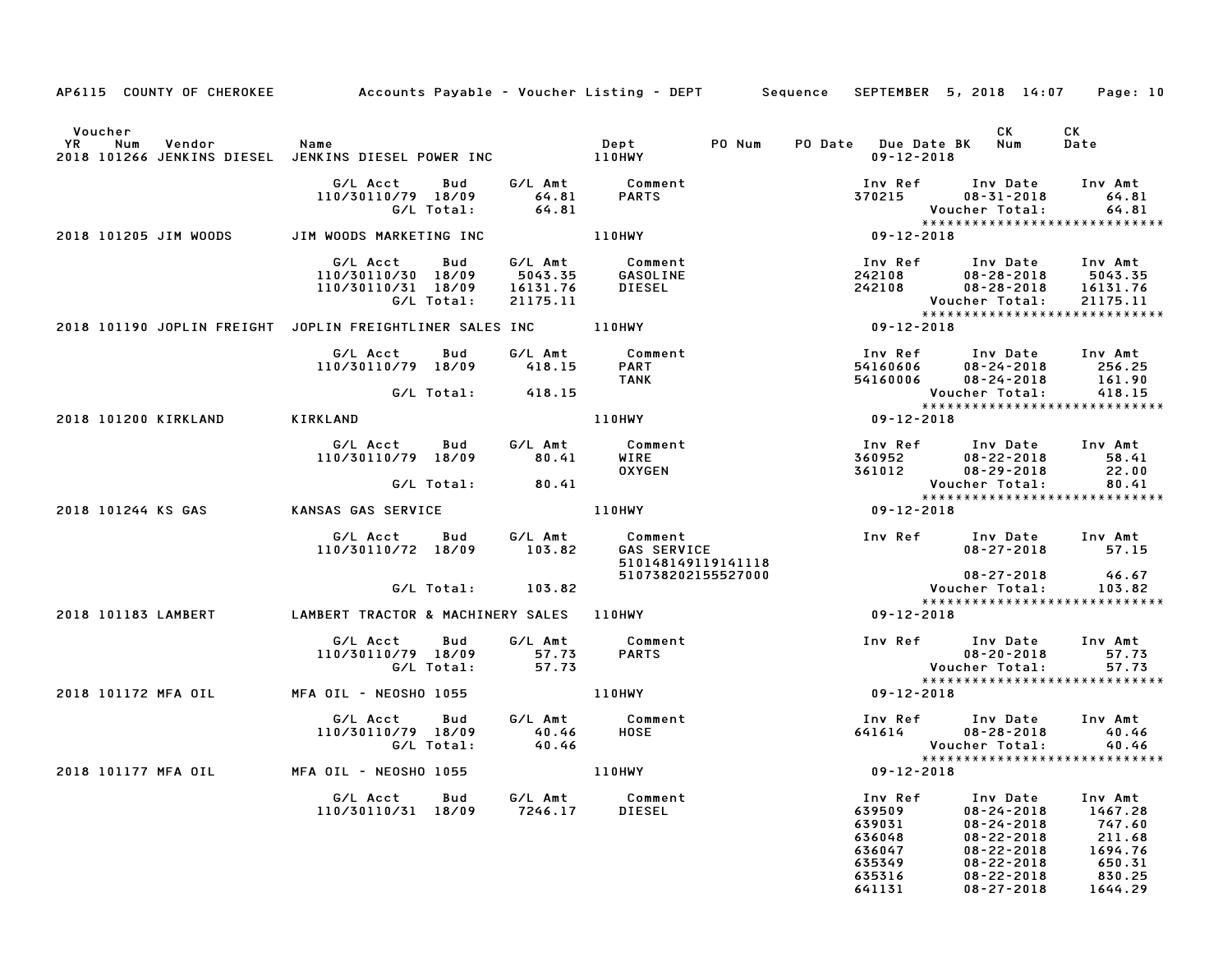|                   |                       |                                                     |                   |                                        | AP6115 COUNTY OF CHEROKEE Accounts Payable - Voucher Listing - DEPT Sequence                                                                                                                                                                                |                                                                                                                                           |                                                                                                                                                                                                                                                                                                | SEPTEMBER 5, 2018 14:07 Page: 11                                                                                                        |
|-------------------|-----------------------|-----------------------------------------------------|-------------------|----------------------------------------|-------------------------------------------------------------------------------------------------------------------------------------------------------------------------------------------------------------------------------------------------------------|-------------------------------------------------------------------------------------------------------------------------------------------|------------------------------------------------------------------------------------------------------------------------------------------------------------------------------------------------------------------------------------------------------------------------------------------------|-----------------------------------------------------------------------------------------------------------------------------------------|
| Voucher<br>YR Num | Vendor                | Name                                                |                   | G/L Total: 7246.17                     | PO Num<br>Dept                                                                                                                                                                                                                                              | PO Date<br><b>Due Date BK</b>                                                                                                             | CK<br>Num<br>Voucher Total:                                                                                                                                                                                                                                                                    | СK<br>Date<br>7246.17                                                                                                                   |
| 2018 101192 MHC   |                       | MHC                                                 |                   |                                        | 110HWY                                                                                                                                                                                                                                                      | $09 - 12 - 2018$                                                                                                                          |                                                                                                                                                                                                                                                                                                | *****************************                                                                                                           |
|                   |                       | G/L Acct Bud<br>110/30110/79 18/09                  | G/L Total:        | 107.16<br>107.16                       | G/L Amt Comment<br>SEPARATOR                                                                                                                                                                                                                                | Inv Ref Inv Date Inv Amt<br>285600811255 08-21-2018 107.16                                                                                | Voucher Total:                                                                                                                                                                                                                                                                                 | 107.16                                                                                                                                  |
|                   | 2018 101181 MUNICIPAL |                                                     |                   |                                        |                                                                                                                                                                                                                                                             | $8****$<br>09-12-2018                                                                                                                     |                                                                                                                                                                                                                                                                                                | *****************************                                                                                                           |
|                   |                       | G/L Acct<br>110/30110/79 18/09                      | Bud               |                                        | G/L Amt Comment<br>4274.87 PARTS                                                                                                                                                                                                                            | Inv Ref<br>2990<br>2989<br>2986<br>2985                                                                                                   | Inv Date<br>$08 - 22 - 2018$<br>$08 - 22 - 2018$<br>$08 - 22 - 2018$<br>$08 - 22 - 2018$                                                                                                                                                                                                       | Inv Amt<br>1405.08<br>1179.89<br>864.96<br>824.94                                                                                       |
|                   |                       |                                                     | G/L Total:        | 4274.87                                |                                                                                                                                                                                                                                                             |                                                                                                                                           | Voucher Total:                                                                                                                                                                                                                                                                                 | 4274.87                                                                                                                                 |
|                   |                       | 2018 101170 NATALINIS         NATALINI'S AUTOMOTIVE |                   |                                        | <b>110HWY</b>                                                                                                                                                                                                                                               | $09 - 12 - 2018$                                                                                                                          |                                                                                                                                                                                                                                                                                                | *****************************                                                                                                           |
|                   |                       | G/L Acct<br>110/30110/79 18/09                      | Bud               | G/L Amt<br>654.05<br>G/L Total: 654.05 | Comment<br>HOSE, HOSE END<br><b>SPLASH GAURD</b><br>SPLASH GAURD, TERMINAL GM<br>VALVE STEM<br>EXACTFIT BLADE<br>LAMP<br><b>FUEL FILTER</b><br><b>RATCHET</b><br>HYDRAULIC HOSE<br>SNAP TERMINAL CREDIT<br>SLIDE TERMINAL<br>SNAP TERMINAL<br><b>V-BELT</b> | Inv Ref<br>678685<br>678850<br>678938<br>678980<br>679086<br>679135<br>679179<br>679193<br>679261<br>679563<br>679562<br>679558<br>678157 | Inv Date<br>$08 - 20 - 2018$<br>$08 - 21 - 2018$<br>$08 - 22 - 2018$<br>$08 - 22 - 2018$<br>$08 - 23 - 2018$<br>$08 - 23 - 2018$<br>$08 - 24 - 2018$<br>$08 - 24 - 2018$<br>$08 - 24 - 2018$<br>$08 - 28 - 2018$<br>$08 - 28 - 2018$<br>$08 - 28 - 2018$<br>$08 - 14 - 2018$<br>Voucher Total: | Inv Amt<br>26.31<br>45.98<br>54.26<br>25.45<br>50.94<br>51.98<br>71.19<br>132.99<br>173.12<br>2.29CR<br>3.29<br>4.58<br>16.25<br>654.05 |
|                   |                       | 2018 101233 NATALINIS NATALINI'S AUTOMOTIVE         |                   |                                        | 110HWY                                                                                                                                                                                                                                                      | $09 - 12 - 2018$                                                                                                                          |                                                                                                                                                                                                                                                                                                | *****************************                                                                                                           |
|                   |                       | G/L Acct<br>110/30110/79 18/09                      | Bud               | G/L Amt<br>187.39                      | Comment<br><b>BATTERY</b><br><b>BRAKE PADS</b><br>LUBRCANT<br>TERMINAL ASSORTMENT                                                                                                                                                                           | Inv Ref                                                                                                                                   | Inv Date<br>$08 - 30 - 2018$<br>$08 - 30 - 2018$<br>$08 - 30 - 2018$<br>$08 - 31 - 2018$                                                                                                                                                                                                       | Inv Amt<br>88.42<br>85.49<br>11.99<br>1.49                                                                                              |
|                   |                       |                                                     |                   | G/L Total: 187.39                      |                                                                                                                                                                                                                                                             |                                                                                                                                           | Voucher Total:                                                                                                                                                                                                                                                                                 | 187.39                                                                                                                                  |
|                   | 2018 101189 OVERHEAD  | OVERHEAD DOOR COMPANY OF SPRINGFIEL 110HWY          |                   |                                        |                                                                                                                                                                                                                                                             | $09 - 12 - 2018$                                                                                                                          |                                                                                                                                                                                                                                                                                                | *****************************                                                                                                           |
|                   |                       | G/L Acct<br>110/30110/79 18/09                      | Bud<br>G/L Total: | G/L Amt<br>1145.70<br>1145.70          | Comment<br>DOOR REPAIR                                                                                                                                                                                                                                      | Inv Ref<br>SVC/205319 08-15-2018                                                                                                          | Inv Date<br>Voucher Total:                                                                                                                                                                                                                                                                     | Inv Amt<br>1145.70<br>1145.70<br>*****************************                                                                          |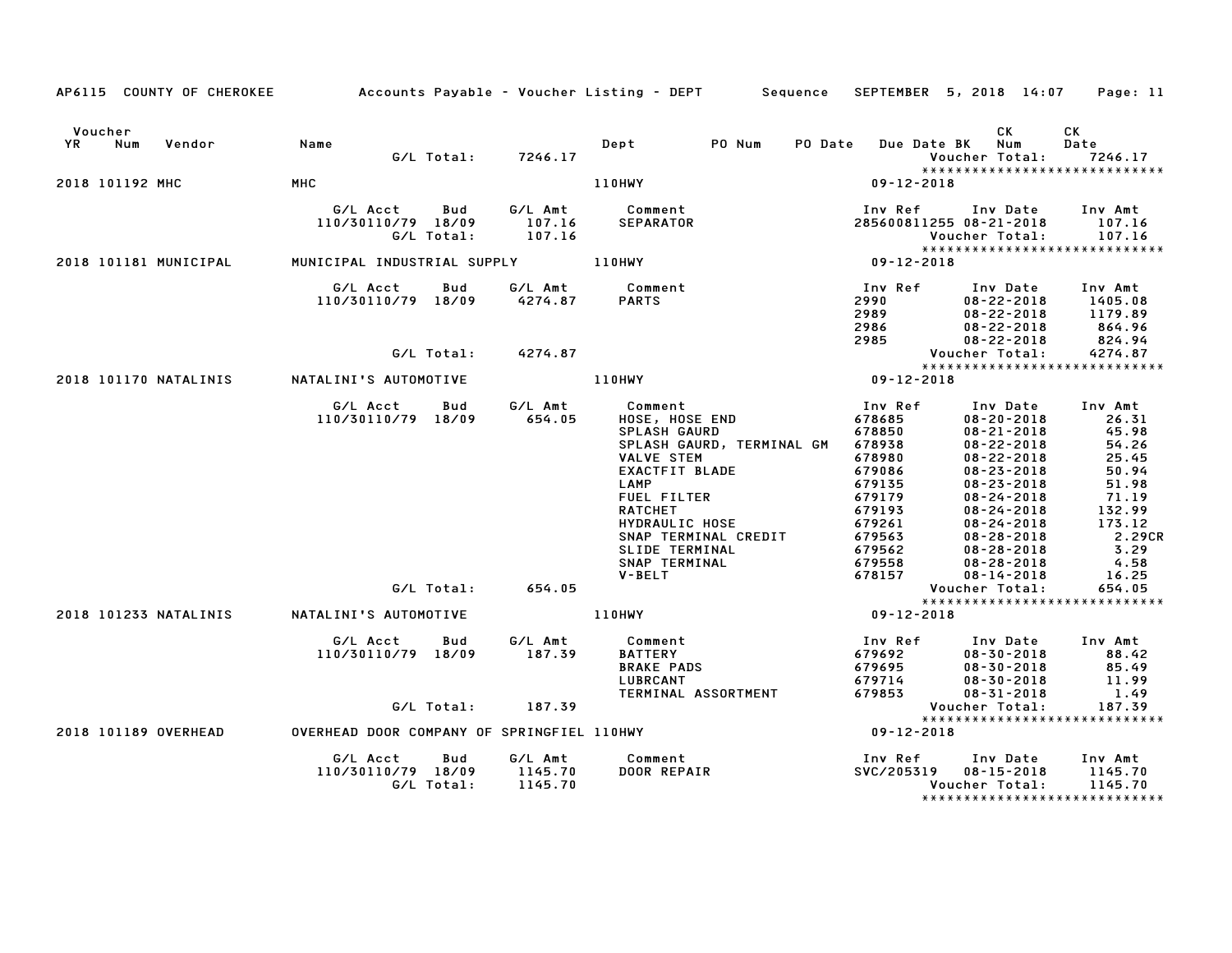| AP6115 COUNTY OF CHEROKEE                                      | Accounts Payable – Voucher Listing – DEPT         Sequence   SEPTEMBER  5, 2018  14:07 |                   |                                    |                                                |        |                       |                                                                | Page: 12                                                         |
|----------------------------------------------------------------|----------------------------------------------------------------------------------------|-------------------|------------------------------------|------------------------------------------------|--------|-----------------------|----------------------------------------------------------------|------------------------------------------------------------------|
| Voucher<br>Vendor<br><b>YR</b><br>Num<br>2018 101265 POWERPLAN | Name<br>POWERPLAN                                                                      |                   |                                    | Dept<br><b>110HWY</b>                          | PO Num | $09 - 12 - 2018$      | CK<br>PO Date Due Date BK Num                                  | CK<br>Date                                                       |
|                                                                | G/L Acct<br>110/30110/79 18/09                                                         | Bud<br>G/L Total: | G/L Amt<br>595.69<br>595.69        | <b>Comment</b><br>PARTS                        |        | Inv Ref<br>8700240937 | Inv Date<br>$08 - 02 - 2018$<br>Voucher Total:                 | Inv Amt<br>595.69<br>595.69<br>*****************************     |
| 2018 101158 PRODUCTIVITY                                       | PRODUCTIVITY PLUS ACCOUNT                                                              |                   |                                    | 110HWY                                         |        | $*****$               |                                                                |                                                                  |
|                                                                | G/L Acct<br>110/30110/79 18/09                                                         | Bud               | G/L Amt<br>6523.89                 | Comment<br>6035181142905276                    |        |                       | Inv Ref      Inv Date<br>REBUILD FRONT AXLE WJ34812 08-16-2018 | Inv Amt<br>5901.10                                               |
|                                                                |                                                                                        | G/L Total:        | 6523.89                            | <b>COUNTER PARTS</b>                           |        |                       | IJ78880 08-27-2018<br>Voucher Total:                           | 622.79<br>6523.89<br>******************************              |
| 2018 101197 PURCELL                                            | PURCELL TIRE & RUBBER COMPANY                                                          |                   |                                    | 110HWY                                         |        | $09 - 12 - 2018$      |                                                                |                                                                  |
|                                                                | G/L Acct<br>110/30110/33 18/09                                                         | Bud<br>G/L Total: | G/L Amt<br>380.00<br>380.00        | Comment<br><b>TIRES</b>                        |        | Inv Ref<br>2625850    | Inv Date<br>$08 - 21 - 2018$<br>Voucher Total:                 | Inv Amt<br>380.00<br>380.00<br>******************************    |
| 2018 101160 TEETER'S                                           | TEETER'S ASPHALT & MATERIALS                                                           |                   |                                    | 110HWY                                         |        | $*****$<br>09-12-2018 |                                                                |                                                                  |
|                                                                | G/L Acct<br>110/30110/38 18/09                                                         | Bud<br>G/L Total: | G/L Amt<br>94777.11<br>94777.11    | Comment<br><b>NE LAWTON RD</b>                 |        | 7255 720              | Inv Ref      Inv Date<br>$08 - 27 - 2018$<br>Voucher Total:    | Inv Amt<br>94777.11<br>94777.11<br>***************************** |
| 2018 101269 TEETER'S                                           | TEETER'S ASPHALT & MATERIALS                                                           |                   |                                    | 110HWY                                         |        | $09 - 12 - 2018$      |                                                                |                                                                  |
|                                                                | G/L Acct<br>110/30110/38 18/09                                                         | Bud<br>G/L Total: | G/L Amt<br>50511.98<br>50511.98    | Comment<br>SE CLEM                             |        | 7260                  | Inv Ref      Inv Date<br>$08 - 30 - 2018$<br>Voucher Total:    | Inv Amt<br>50511.98<br>50511.98<br>***************************** |
| 2018 101159 TEETER'S PAVING TEETER'S PAVING                    |                                                                                        |                   |                                    | 110HWY                                         |        | $09 - 12 - 2018$      |                                                                |                                                                  |
|                                                                | G/L Acct<br>110/30110/38 18/09                                                         | Bud<br>G/L Total: | 18789.40<br>18789.40               | G/L Amt Comment<br>Comment<br>PAVING LAWTON RD |        |                       | Inv Ref Inv Date<br>1929 08-27-2018<br>Voucher Total:          | Inv Amt<br>18789.40<br>18789.40<br>***************************** |
| 2018 101208 TEETER'S PAVING TEETER'S PAVING                    |                                                                                        |                   |                                    | <b>110HWY</b>                                  |        | $09 - 12 - 2018$      |                                                                |                                                                  |
|                                                                | G/L Acct<br>110/30110/38 18/09                                                         | Bud<br>G/L Total: | G/L Amt<br>7962.48<br>7962.48      | Comment<br>PAVING SE CLEM RD                   |        |                       |                                                                | 7962.48<br>7962.48<br>*****************************              |
| 2018 101207 US CELLULAR                                        | US CELLULAR                                                                            |                   |                                    | 110HWY                                         |        |                       | Voucher Total:<br>****************<br>09-12-2018               |                                                                  |
|                                                                | G/L Acct<br>110/30110/72 18/09                                                         | Bud<br>G/L Total: | G/L Amt<br>51.74<br>51.74<br>51.74 | Comment<br>Comment<br>CELL PHONE LEONARD       |        | Inv Ref               | Inv Date<br>0265114453  08-20-2018<br>Voucher Total:           | Inv Amt<br>51.74<br>51.74<br>******************************      |
|                                                                |                                                                                        |                   |                                    |                                                |        |                       | <b>DEPT</b><br>Total:                                          | 219588.67                                                        |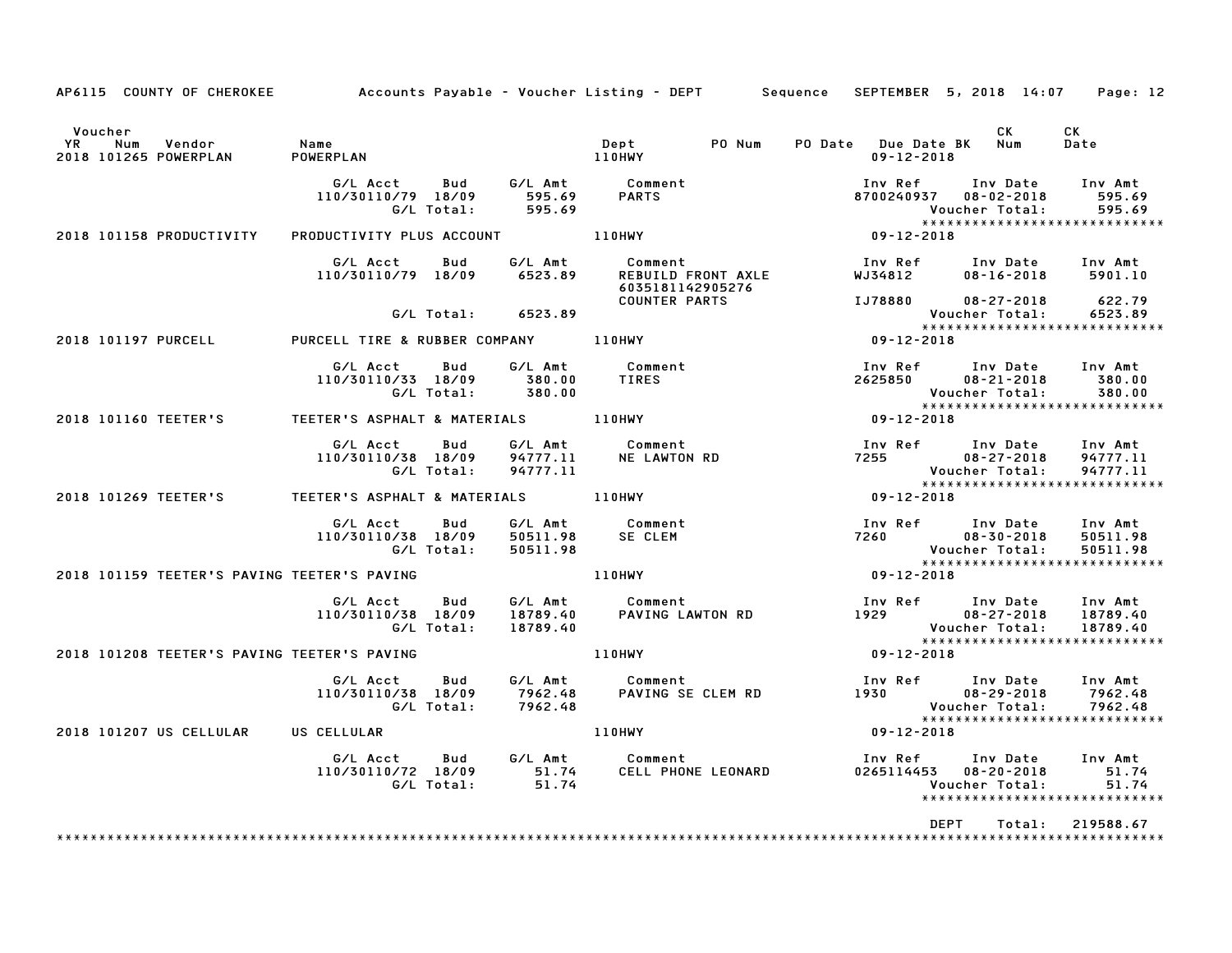| AP6115 COUNTY OF CHEROKEE                               |                                                                                                         |                                               | Accounts Payable – Voucher Listing – DEPT         Sequence                                                                        | SEPTEMBER 5, 2018 14:07                                                                                                 | Page: 13                                                         |
|---------------------------------------------------------|---------------------------------------------------------------------------------------------------------|-----------------------------------------------|-----------------------------------------------------------------------------------------------------------------------------------|-------------------------------------------------------------------------------------------------------------------------|------------------------------------------------------------------|
| Voucher<br>YR<br>Num<br>Vendor<br>2018 101215 EXTENSION | Name<br>CHEROKEE COUNTY EXTENSION COUNCIL                                                               |                                               | CK .<br>СK<br>Dept<br>PO Num<br><b>120EXTENSION</b>                                                                               | PO Date Due Date BK<br>Num<br>$09 - 12 - 2018$                                                                          | Date                                                             |
|                                                         | G/L Acct<br>Bud<br>120/30120/89 18/09<br>G/L Total:                                                     | G/L Amt<br>57142.50<br>57142.50               | Comment<br>QUARTERLY DISTRIBUTION                                                                                                 | Inv Ref<br>Inv Date<br>$09 - 01 - 2018$<br>Voucher Total:                                                               | Inv Amt<br>57142.50<br>57142.50<br>***************************** |
| 2018 101156 COL TEL                                     | COLUMBUS TELEPHONE COMPANY                                                                              |                                               | <b>130NOXWEED</b>                                                                                                                 | <b>DEPT</b><br>Total:<br>$09 - 12 - 2018$                                                                               | 57142.50                                                         |
|                                                         | G/L Acct<br>Bud<br>130/30130/74 18/09<br>G/L Total:                                                     | G/L Amt<br>109.79<br>109.79                   | Comment<br><b>ACCT 2293</b>                                                                                                       | Inv Ref<br>Inv Date<br>$09 - 01 - 2018$<br>Voucher Total:                                                               | Inv Amt<br>109.79<br>109.79<br>*****************************     |
| 2018 101228 CARDMEMBER                                  | CHASE CARD SERVICES                                                                                     |                                               | 140HEALTH                                                                                                                         | <b>DEPT</b><br>Total:<br>$09 - 12 - 2018$                                                                               | 109.79<br>*********************                                  |
|                                                         | G/L Acct<br>Bud<br>140/30140/75 18/09<br>140/30140/73 18/09<br>140/30140/93 18/09<br>140/30140/21 18/09 | G/L Amt<br>82.00<br>104.94<br>173.88<br>96.98 | Comment<br><b>HEALTH DEPT</b><br>ACCT  <br>PAPER DIRECT<br>MORNING SUN<br>WPY FOUR CORNERS EM<br>AMAZ MKTP<br>AAAA NORTHSTAR FLAG | Inv Ref<br>Inv Date<br>$08 - 23 - 2018$<br>$08 - 22 - 2018$<br>$08 - 22 - 2018$<br>$08 - 21 - 2018$<br>$08 - 20 - 2018$ | Inv Amt<br>28.98<br>82.00<br>104.94<br>34.10<br>173.88           |
|                                                         | G/L Total:                                                                                              | 457.80                                        | LEARNING ZONEXPRESS                                                                                                               | $08 - 17 - 2018$<br>Voucher Total:                                                                                      | 33.90<br>457.80<br>*****************************                 |
| 2018 101229 COL TEL                                     | COLUMBUS TELEPHONE COMPANY                                                                              |                                               | 140HEALTH                                                                                                                         | $09 - 12 - 2018$                                                                                                        |                                                                  |
|                                                         | G/L Acct<br>Bud<br>140/30140/72 18/09                                                                   | G/L Amt<br>437.08                             | Comment<br>WIC PROGRAM<br><b>ACCT 2311</b>                                                                                        | Inv Ref<br>Inv Date<br>$09 - 01 - 2018$                                                                                 | Inv Amt<br>20.32                                                 |
|                                                         | G/L Total:                                                                                              | 437.08                                        | <b>HEALTH DEPT</b><br><b>ACCT 2060</b>                                                                                            | $09 - 01 - 2018$<br>Voucher Total:                                                                                      | 416.76<br>437.08<br>*****************************                |
| 2018 101255 COLUMBUS                                    | CITY OF COLUMBUS                                                                                        |                                               | 140HEALTH                                                                                                                         | $09 - 12 - 2018$                                                                                                        |                                                                  |
|                                                         | Bud<br>G/L Acct<br>140/30140/72 18/09                                                                   | G/L Amt<br>55.00                              | Comment<br><b>HEALTH DEPT</b>                                                                                                     | Inv Ref<br>Inv Date                                                                                                     | Inv Amt                                                          |
|                                                         | G/L Total:                                                                                              | 55.00                                         | ACCT 07-17240-00                                                                                                                  | $08 - 29 - 2018$<br>Voucher Total:                                                                                      | 55.00<br>55.00                                                   |
| 2018 101254 COLUMBUS NEWS                               | COLUMBUS NEWS REPORT                                                                                    |                                               | 140HEALTH                                                                                                                         | $09 - 12 - 2018$                                                                                                        | *****************************                                    |
|                                                         | G/L Acct<br>Bud<br>140/30140/75 18/09                                                                   | G/L Amt<br>70.00                              | Comment<br><b>HEALTH DEPT</b>                                                                                                     | Inv Ref<br>Inv Date                                                                                                     | Inv Amt                                                          |
|                                                         | G/L Total:                                                                                              | 70.00                                         | NURSE ADVERTISEMENT                                                                                                               | 842<br>$08 - 31 - 2018$<br>Voucher Total:                                                                               | 70.00<br>70.00<br>*******************************                |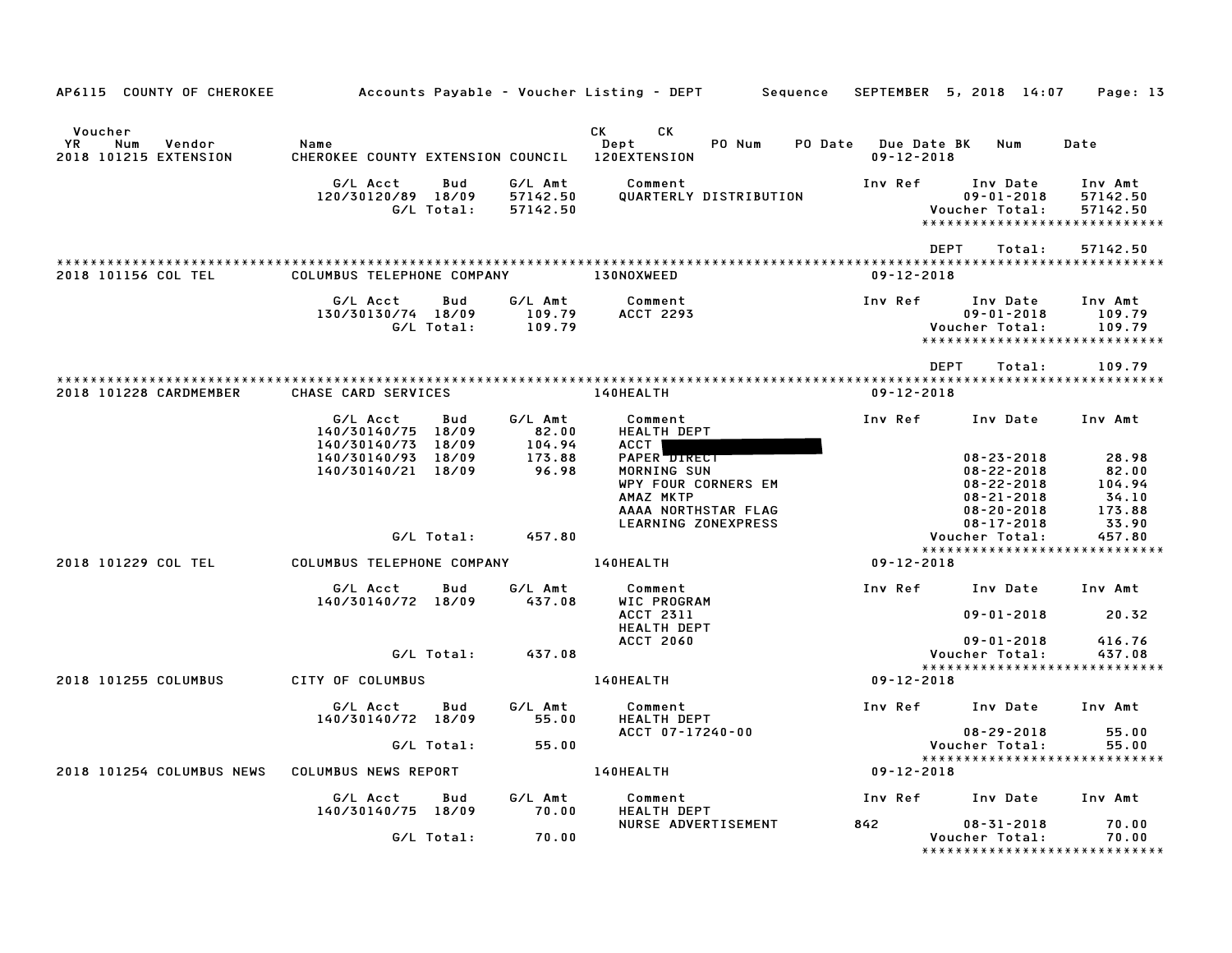| CK<br>Voucher<br>CK<br><b>YR</b><br>PO Num<br>Date<br>Num<br>Vendor<br>Name<br>Dept<br>PO Date Due Date BK<br>Num<br>2018 101257 CRAW KAN TELEPH CRAW-KAN TELEPHONE COOPERATIVE INC 140HEALTH<br>$09 - 12 - 2018$<br>G/L Amt<br>G/L Acct<br>Bud<br>Comment<br>Inv Ref Inv Date<br>Inv Amt<br>21.25<br>140/30140/76 18/09<br><b>HEALTH DEPT</b><br>21.25<br>ACCT 129793<br>$09 - 01 - 2018$<br>21.25<br>G/L Total:<br>Voucher Total:<br>21.25<br>*****************************<br>2018 101256 CRAWFORD HEALTH CRAWFORD COUNTY HEALTH DEPT<br><b>140HEALTH</b><br>$09 - 12 - 2018$<br>G/L Acct<br>G/L Amt<br>Comment<br>Inv Ref Inv Date Inv Amt<br>Bud<br>WIC PROGRAM<br>140/30140/82 18/09<br>508.46<br>CONTRACTED SERVICES<br>$08 - 31 - 2018$<br>508.46<br>G/L Total:<br>508.46<br>508.46<br>Voucher Total:<br>*****************************<br>140HEALTH<br>2018 101230 KS GAS<br>KANSAS GAS SERVICE<br>09-12-2018<br>G/L Amt<br>G/L Acct<br>Inv Ref Inv Date Inv Amt<br>Bud<br>Comment<br><b>HEALTH DEPT</b><br>140/30140/72 18/09<br>114.51<br>ACCT 510080477 1188672 27<br>$08 - 27 - 2018$<br>114.51<br>Voucher Total:<br>G/L Total:<br>114.51<br>114.51<br>*****************************<br>140HEALTH<br>09-12-2018<br>2018 101231 QUILL<br>QUILL CORPORATION<br>G/L Acct<br>G/L Amt<br>Inv Ref<br>Bud<br>Comment<br>Inv Date<br>Inv Amt<br>140/30140/21 18/09<br>158.00<br>HEALTH DEPT<br>TAPE, INK, TOWELS, TRASHBAG 9647115<br>$08 - 24 - 2018$<br>158.00<br>G/L Total:<br>158.00<br>Voucher Total:<br>158.00<br>*****************************<br>140HEALTH<br>09-12-2018<br>2018 101258 STRONGHOLD<br>STRONGHOLD DATA<br>G/L Acct<br>G/L Amt<br>Inv Ref Inv Date<br>Bud<br>Comment<br>Inv Amt<br>100.00<br>HEALTH DEPT<br>140/30140/21 18/09<br><b>BACKUP STANDARD</b><br>27444<br>$09 - 04 - 2018$<br>100.00<br>G/L Total:<br>100.00<br>Voucher Total:<br>100.00<br>*****************************<br>2018 101259 WEX<br><b>WEX BANK</b><br>140HEALTH<br>09-12-2018<br>G/L Acct<br>Bud<br>G/L Amt<br>Comment<br>Inv Ref Inv Date Inv Amt<br>140/30140/25 18/09<br>195.08<br>HEALTH DEPT<br>55654871<br>FUEL PURCHASES<br>$08 - 31 - 2018$<br>195.08<br>G/L Total:<br>195.08<br>Voucher Total:<br>195.08<br>*****************************<br>DEPT<br>2117.18<br>Total:<br>CHEROKEE COUNTY FAIR BOARD<br>2018 101211 CHEROKEE FAIR<br>150FAIR<br>$09 - 12 - 2018$<br>G/L Amt<br>G/L Acct<br>Bud<br>Comment<br>Inv Ref<br>Inv Amt<br>Inv Date<br>150/30150/89 18/09<br>QUARTERLY DISTRIBUTION<br>3000.00<br>$09 - 01 - 2018$<br>3000.00<br>G/L Total:<br>3000.00<br>Voucher Total:<br>3000.00<br>*****************************<br>DEPT<br>3000.00<br>Total: | AP6115 COUNTY OF CHEROKEE |  | Accounts Payable – Voucher Listing – DEPT         Sequence | SEPTEMBER 5, 2018 14:07 | Page: 14 |
|----------------------------------------------------------------------------------------------------------------------------------------------------------------------------------------------------------------------------------------------------------------------------------------------------------------------------------------------------------------------------------------------------------------------------------------------------------------------------------------------------------------------------------------------------------------------------------------------------------------------------------------------------------------------------------------------------------------------------------------------------------------------------------------------------------------------------------------------------------------------------------------------------------------------------------------------------------------------------------------------------------------------------------------------------------------------------------------------------------------------------------------------------------------------------------------------------------------------------------------------------------------------------------------------------------------------------------------------------------------------------------------------------------------------------------------------------------------------------------------------------------------------------------------------------------------------------------------------------------------------------------------------------------------------------------------------------------------------------------------------------------------------------------------------------------------------------------------------------------------------------------------------------------------------------------------------------------------------------------------------------------------------------------------------------------------------------------------------------------------------------------------------------------------------------------------------------------------------------------------------------------------------------------------------------------------------------------------------------------------------------------------------------------------------------------------------------------------------------------------------------------------------------------------------------------------------------------------------------------------------------------------------------------------------|---------------------------|--|------------------------------------------------------------|-------------------------|----------|
|                                                                                                                                                                                                                                                                                                                                                                                                                                                                                                                                                                                                                                                                                                                                                                                                                                                                                                                                                                                                                                                                                                                                                                                                                                                                                                                                                                                                                                                                                                                                                                                                                                                                                                                                                                                                                                                                                                                                                                                                                                                                                                                                                                                                                                                                                                                                                                                                                                                                                                                                                                                                                                                                      |                           |  |                                                            |                         |          |
|                                                                                                                                                                                                                                                                                                                                                                                                                                                                                                                                                                                                                                                                                                                                                                                                                                                                                                                                                                                                                                                                                                                                                                                                                                                                                                                                                                                                                                                                                                                                                                                                                                                                                                                                                                                                                                                                                                                                                                                                                                                                                                                                                                                                                                                                                                                                                                                                                                                                                                                                                                                                                                                                      |                           |  |                                                            |                         |          |
|                                                                                                                                                                                                                                                                                                                                                                                                                                                                                                                                                                                                                                                                                                                                                                                                                                                                                                                                                                                                                                                                                                                                                                                                                                                                                                                                                                                                                                                                                                                                                                                                                                                                                                                                                                                                                                                                                                                                                                                                                                                                                                                                                                                                                                                                                                                                                                                                                                                                                                                                                                                                                                                                      |                           |  |                                                            |                         |          |
|                                                                                                                                                                                                                                                                                                                                                                                                                                                                                                                                                                                                                                                                                                                                                                                                                                                                                                                                                                                                                                                                                                                                                                                                                                                                                                                                                                                                                                                                                                                                                                                                                                                                                                                                                                                                                                                                                                                                                                                                                                                                                                                                                                                                                                                                                                                                                                                                                                                                                                                                                                                                                                                                      |                           |  |                                                            |                         |          |
|                                                                                                                                                                                                                                                                                                                                                                                                                                                                                                                                                                                                                                                                                                                                                                                                                                                                                                                                                                                                                                                                                                                                                                                                                                                                                                                                                                                                                                                                                                                                                                                                                                                                                                                                                                                                                                                                                                                                                                                                                                                                                                                                                                                                                                                                                                                                                                                                                                                                                                                                                                                                                                                                      |                           |  |                                                            |                         |          |
|                                                                                                                                                                                                                                                                                                                                                                                                                                                                                                                                                                                                                                                                                                                                                                                                                                                                                                                                                                                                                                                                                                                                                                                                                                                                                                                                                                                                                                                                                                                                                                                                                                                                                                                                                                                                                                                                                                                                                                                                                                                                                                                                                                                                                                                                                                                                                                                                                                                                                                                                                                                                                                                                      |                           |  |                                                            |                         |          |
|                                                                                                                                                                                                                                                                                                                                                                                                                                                                                                                                                                                                                                                                                                                                                                                                                                                                                                                                                                                                                                                                                                                                                                                                                                                                                                                                                                                                                                                                                                                                                                                                                                                                                                                                                                                                                                                                                                                                                                                                                                                                                                                                                                                                                                                                                                                                                                                                                                                                                                                                                                                                                                                                      |                           |  |                                                            |                         |          |
|                                                                                                                                                                                                                                                                                                                                                                                                                                                                                                                                                                                                                                                                                                                                                                                                                                                                                                                                                                                                                                                                                                                                                                                                                                                                                                                                                                                                                                                                                                                                                                                                                                                                                                                                                                                                                                                                                                                                                                                                                                                                                                                                                                                                                                                                                                                                                                                                                                                                                                                                                                                                                                                                      |                           |  |                                                            |                         |          |
|                                                                                                                                                                                                                                                                                                                                                                                                                                                                                                                                                                                                                                                                                                                                                                                                                                                                                                                                                                                                                                                                                                                                                                                                                                                                                                                                                                                                                                                                                                                                                                                                                                                                                                                                                                                                                                                                                                                                                                                                                                                                                                                                                                                                                                                                                                                                                                                                                                                                                                                                                                                                                                                                      |                           |  |                                                            |                         |          |
|                                                                                                                                                                                                                                                                                                                                                                                                                                                                                                                                                                                                                                                                                                                                                                                                                                                                                                                                                                                                                                                                                                                                                                                                                                                                                                                                                                                                                                                                                                                                                                                                                                                                                                                                                                                                                                                                                                                                                                                                                                                                                                                                                                                                                                                                                                                                                                                                                                                                                                                                                                                                                                                                      |                           |  |                                                            |                         |          |
|                                                                                                                                                                                                                                                                                                                                                                                                                                                                                                                                                                                                                                                                                                                                                                                                                                                                                                                                                                                                                                                                                                                                                                                                                                                                                                                                                                                                                                                                                                                                                                                                                                                                                                                                                                                                                                                                                                                                                                                                                                                                                                                                                                                                                                                                                                                                                                                                                                                                                                                                                                                                                                                                      |                           |  |                                                            |                         |          |
|                                                                                                                                                                                                                                                                                                                                                                                                                                                                                                                                                                                                                                                                                                                                                                                                                                                                                                                                                                                                                                                                                                                                                                                                                                                                                                                                                                                                                                                                                                                                                                                                                                                                                                                                                                                                                                                                                                                                                                                                                                                                                                                                                                                                                                                                                                                                                                                                                                                                                                                                                                                                                                                                      |                           |  |                                                            |                         |          |
|                                                                                                                                                                                                                                                                                                                                                                                                                                                                                                                                                                                                                                                                                                                                                                                                                                                                                                                                                                                                                                                                                                                                                                                                                                                                                                                                                                                                                                                                                                                                                                                                                                                                                                                                                                                                                                                                                                                                                                                                                                                                                                                                                                                                                                                                                                                                                                                                                                                                                                                                                                                                                                                                      |                           |  |                                                            |                         |          |
|                                                                                                                                                                                                                                                                                                                                                                                                                                                                                                                                                                                                                                                                                                                                                                                                                                                                                                                                                                                                                                                                                                                                                                                                                                                                                                                                                                                                                                                                                                                                                                                                                                                                                                                                                                                                                                                                                                                                                                                                                                                                                                                                                                                                                                                                                                                                                                                                                                                                                                                                                                                                                                                                      |                           |  |                                                            |                         |          |
|                                                                                                                                                                                                                                                                                                                                                                                                                                                                                                                                                                                                                                                                                                                                                                                                                                                                                                                                                                                                                                                                                                                                                                                                                                                                                                                                                                                                                                                                                                                                                                                                                                                                                                                                                                                                                                                                                                                                                                                                                                                                                                                                                                                                                                                                                                                                                                                                                                                                                                                                                                                                                                                                      |                           |  |                                                            |                         |          |
|                                                                                                                                                                                                                                                                                                                                                                                                                                                                                                                                                                                                                                                                                                                                                                                                                                                                                                                                                                                                                                                                                                                                                                                                                                                                                                                                                                                                                                                                                                                                                                                                                                                                                                                                                                                                                                                                                                                                                                                                                                                                                                                                                                                                                                                                                                                                                                                                                                                                                                                                                                                                                                                                      |                           |  |                                                            |                         |          |
|                                                                                                                                                                                                                                                                                                                                                                                                                                                                                                                                                                                                                                                                                                                                                                                                                                                                                                                                                                                                                                                                                                                                                                                                                                                                                                                                                                                                                                                                                                                                                                                                                                                                                                                                                                                                                                                                                                                                                                                                                                                                                                                                                                                                                                                                                                                                                                                                                                                                                                                                                                                                                                                                      |                           |  |                                                            |                         |          |
|                                                                                                                                                                                                                                                                                                                                                                                                                                                                                                                                                                                                                                                                                                                                                                                                                                                                                                                                                                                                                                                                                                                                                                                                                                                                                                                                                                                                                                                                                                                                                                                                                                                                                                                                                                                                                                                                                                                                                                                                                                                                                                                                                                                                                                                                                                                                                                                                                                                                                                                                                                                                                                                                      |                           |  |                                                            |                         |          |
|                                                                                                                                                                                                                                                                                                                                                                                                                                                                                                                                                                                                                                                                                                                                                                                                                                                                                                                                                                                                                                                                                                                                                                                                                                                                                                                                                                                                                                                                                                                                                                                                                                                                                                                                                                                                                                                                                                                                                                                                                                                                                                                                                                                                                                                                                                                                                                                                                                                                                                                                                                                                                                                                      |                           |  |                                                            |                         |          |
|                                                                                                                                                                                                                                                                                                                                                                                                                                                                                                                                                                                                                                                                                                                                                                                                                                                                                                                                                                                                                                                                                                                                                                                                                                                                                                                                                                                                                                                                                                                                                                                                                                                                                                                                                                                                                                                                                                                                                                                                                                                                                                                                                                                                                                                                                                                                                                                                                                                                                                                                                                                                                                                                      |                           |  |                                                            |                         |          |
|                                                                                                                                                                                                                                                                                                                                                                                                                                                                                                                                                                                                                                                                                                                                                                                                                                                                                                                                                                                                                                                                                                                                                                                                                                                                                                                                                                                                                                                                                                                                                                                                                                                                                                                                                                                                                                                                                                                                                                                                                                                                                                                                                                                                                                                                                                                                                                                                                                                                                                                                                                                                                                                                      |                           |  |                                                            |                         |          |
|                                                                                                                                                                                                                                                                                                                                                                                                                                                                                                                                                                                                                                                                                                                                                                                                                                                                                                                                                                                                                                                                                                                                                                                                                                                                                                                                                                                                                                                                                                                                                                                                                                                                                                                                                                                                                                                                                                                                                                                                                                                                                                                                                                                                                                                                                                                                                                                                                                                                                                                                                                                                                                                                      |                           |  |                                                            |                         |          |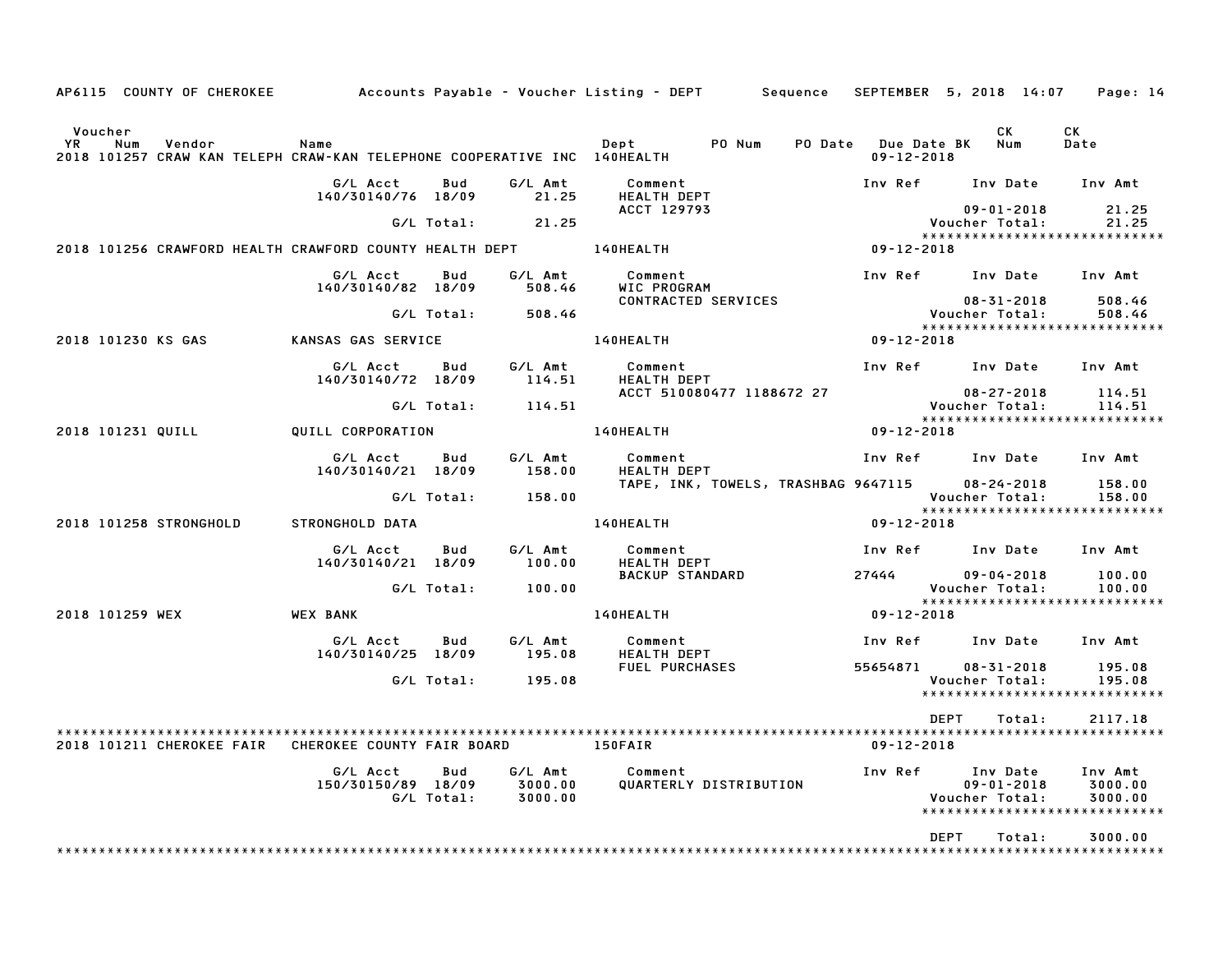| AP6115 COUNTY OF CHEROKEE                                                    |                                           |                   |                                 | Accounts Payable - Voucher Listing - DEPT           |                        | Sequence |                         |             | SEPTEMBER 5, 2018 14:07                        | Page: 15                                                        |
|------------------------------------------------------------------------------|-------------------------------------------|-------------------|---------------------------------|-----------------------------------------------------|------------------------|----------|-------------------------|-------------|------------------------------------------------|-----------------------------------------------------------------|
| Voucher                                                                      |                                           |                   |                                 |                                                     |                        |          |                         |             | СK                                             | СK                                                              |
| YR.<br>Num<br>Vendor<br>2018 101210 SOIL                                     | Name<br>CHEROKEE COUNTY SOIL CONSERVATION |                   |                                 | Dept<br>180SOIL                                     | PO Num                 | PO Date  | $09 - 12 - 2018$        | Due Date BK | Num                                            | Date                                                            |
|                                                                              | G/L Acct<br>180/30180/89 18/09            | Bud<br>G/L Total: | G/L Amt<br>6250.00<br>6250.00   | Comment                                             | QUARTERLY DISTRIBUTION |          | Inv Ref                 |             | Inv Date<br>$09 - 01 - 2018$<br>Voucher Total: | Inv Amt<br>6250.00<br>6250.00<br>****************************** |
| 2018 101179 SCHWAB                                                           | <b>SCHWAB-EATON PA</b>                    |                   |                                 | 190BRIDGE                                           |                        |          | $09 - 12 - 2018$        | <b>DEPT</b> | Total:                                         | 6250.00                                                         |
|                                                                              |                                           |                   |                                 |                                                     |                        |          |                         |             |                                                |                                                                 |
|                                                                              | G/L Acct<br>190/30190/89                  | Bud<br>18/09      | G/L Amt<br>11863.76             | Comment<br><b>5TH STRRE PROJECT</b><br>11 C-4907-01 |                        |          | Inv Ref<br>$18.007 - 1$ |             | Inv Date<br>$08 - 24 - 2018$                   | Inv Amt<br>11863.76                                             |
|                                                                              |                                           | G/L Total:        | 11863.76                        |                                                     |                        |          |                         |             | Voucher Total:                                 | 11863.76<br>*****************************                       |
|                                                                              |                                           |                   |                                 |                                                     |                        |          |                         | <b>DEPT</b> | Total:                                         | 11863.76                                                        |
| 2018 101214 FAMILY LIFE RIV SPRINGRIVER MENTAL HEALTH & WELLNES 200MENTALHEA |                                           |                   |                                 |                                                     |                        |          | $09 - 12 - 2018$        |             |                                                |                                                                 |
|                                                                              | G/L Acct<br>200/30200/89 18/09            | Bud<br>G/L Total: | G/L Amt<br>29114.25<br>29114.25 | Comment                                             | QUARTERLY DISTRIBUTION |          | Inv Ref                 |             | Inv Date<br>$09 - 01 - 2018$<br>Voucher Total: | Inv Amt<br>29114.25<br>29114.25                                 |
|                                                                              |                                           |                   |                                 |                                                     |                        |          |                         |             |                                                | *****************************                                   |
|                                                                              |                                           |                   |                                 |                                                     |                        |          |                         | <b>DEPT</b> | Total:                                         | 29114.25                                                        |
| 2018 101212 CLASS LTD                                                        | CLASS LTD                                 |                   |                                 | 210MENTALRET                                        |                        |          | $09 - 12 - 2018$        |             |                                                |                                                                 |
|                                                                              | G/L Acct                                  | Bud               | G/L Amt                         | Comment                                             |                        |          | Inv Ref                 |             | Inv Date                                       | Inv Amt                                                         |
|                                                                              | 210/30210/89 18/09                        | G/L Total:        | 27864.25<br>27864.25            |                                                     | QUARTERLY DISTRIBUTION |          |                         |             | $09 - 01 - 2018$<br>Voucher Total:             | 27864.25<br>27864.25<br>*****************************           |
|                                                                              |                                           |                   |                                 |                                                     |                        |          |                         | <b>DEPT</b> | Total:                                         | 27864.25                                                        |
| 2018 101216 AMBULANCE #1                                                     | CHEROKEE COUNTY AMBULANCE-DIST #1         |                   |                                 | 220AMBULANCE                                        |                        |          | $09 - 12 - 2018$        |             |                                                |                                                                 |
|                                                                              | G/L Acct<br>220/30220/89 18/09            | Bud<br>G/L Total: | G/L Amt<br>16877.33<br>16877.33 | Comment<br>MONTHLY SUBSIDY                          |                        |          | Inv Ref                 |             | Inv Date<br>$09 - 01 - 2018$<br>Voucher Total: | Inv Amt<br>16877.33<br>16877.33                                 |
|                                                                              |                                           |                   |                                 |                                                     |                        |          |                         |             |                                                | *****************************                                   |
| 2018 101217 AMBULANCE #2                                                     | CHEROKEE COUNTY AMBULANCE-DIST #2         |                   |                                 | 220AMBULANCE                                        |                        |          | $09 - 12 - 2018$        |             |                                                |                                                                 |
|                                                                              | G/L Acct                                  | Bud               | G/L Amt                         | Comment                                             |                        |          | Inv Ref                 |             | Inv Date                                       | Inv Amt                                                         |
|                                                                              | 220/30220/89 18/09                        | G/L Total:        | 16877.33<br>16877.33            | MONTHLY SUBSIDY                                     |                        |          |                         |             | $09 - 01 - 2018$<br>Voucher Total:             | 16877.33<br>16877.33                                            |
| 2018 101218 AMBULANCE #3                                                     | CHEROKEE COUNTY AMBULANCE-DIST #3         |                   |                                 | 220AMBULANCE                                        |                        |          | $09 - 12 - 2018$        |             |                                                | *****************************                                   |
|                                                                              | G/L Acct                                  | Bud               | G/L Amt                         | Comment                                             |                        |          | Inv Ref                 |             | Inv Date                                       | Inv Amt                                                         |
|                                                                              | 220/30220/89 18/09                        | G/L Total:        | 14477.33<br>14477.33            | MONTHLY SUBSIDY                                     |                        |          |                         |             | $09 - 01 - 2018$<br>Voucher Total:             | 14477.33<br>14477.33                                            |
|                                                                              |                                           |                   |                                 |                                                     |                        |          |                         |             |                                                | *****************************                                   |
|                                                                              |                                           |                   |                                 |                                                     |                        |          |                         | <b>DEPT</b> | Total:                                         | 48231.99                                                        |
|                                                                              |                                           |                   |                                 |                                                     |                        |          |                         |             |                                                |                                                                 |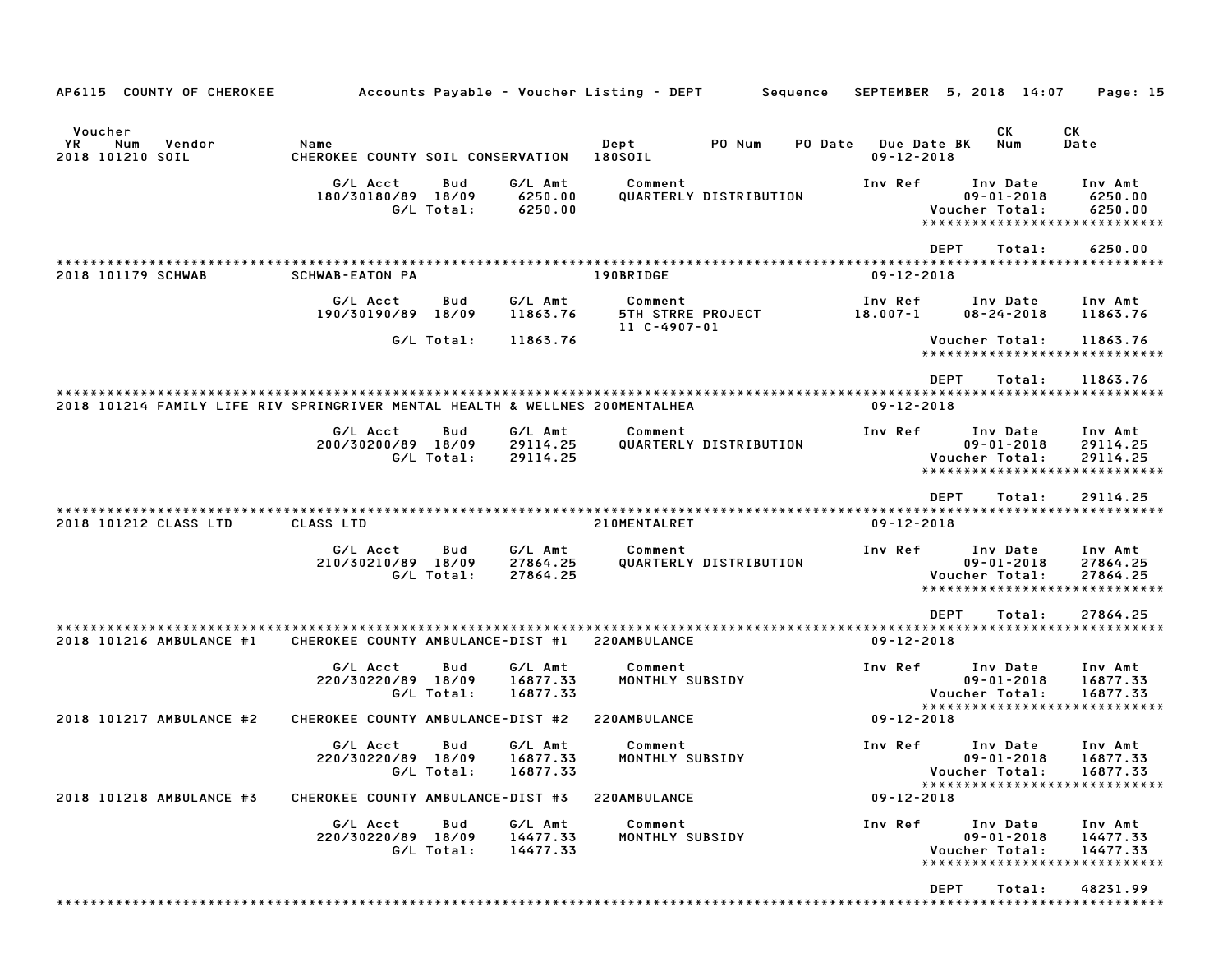|                |                        | AP6115 COUNTY OF CHEROKEE               |                                                                               |                          |                                    | Accounts Payable – Voucher Listing – DEPT |                        | Sequence       |                                        | SEPTEMBER 5, 2018 14:07                                                          | Page: 16                           |
|----------------|------------------------|-----------------------------------------|-------------------------------------------------------------------------------|--------------------------|------------------------------------|-------------------------------------------|------------------------|----------------|----------------------------------------|----------------------------------------------------------------------------------|------------------------------------|
| Voucher<br>YR. | Num                    | Vendor                                  | Name<br>2018 101264 CRAW KAN TELEPH CRAW-KAN TELEPHONE COOPERATIVE INC 224911 |                          |                                    | Dept                                      | PO Num                 | <b>PO Date</b> | <b>Due Date BK</b><br>$09 - 12 - 2018$ | CK<br>Num                                                                        | СK<br>Date                         |
|                |                        |                                         | G/L Acct<br>224/31224/01                                                      | Bud                      | G/L Amt<br>148.00                  | Comment<br>ACCESS SERVICES                |                        |                | Inv Ref                                | Inv Date<br>$09 - 01 - 2018$                                                     | Inv Amt<br>148.00                  |
|                |                        |                                         |                                                                               | G/L Total:               | 148.00                             | 1818SZ10901.027                           |                        |                |                                        | Voucher Total:                                                                   | 148.00                             |
|                | 2018 101251 STRONGHOLD |                                         | STRONGHOLD DATA                                                               |                          |                                    | 224911                                    |                        |                | $09 - 12 - 2018$                       | ******************************                                                   |                                    |
|                |                        |                                         | G/L Acct<br>224/31224/01                                                      | <b>Bud</b><br>G/L Total: | G/L Amt<br>110.00<br>110.00        | Comment                                   | SONICWALL FIREWALL     |                | Inv Ref<br>27314                       | Inv Date<br>$09 - 04 - 2018$<br>Voucher Total:                                   | Inv Amt<br>110.00<br>110.00        |
|                | 2018 101203 VERIZON    |                                         | <b>VERIZON WIRELESS</b>                                                       |                          |                                    | 224911                                    |                        |                | $09 - 12 - 2018$                       | *****************************                                                    |                                    |
|                |                        |                                         | G/L Acct<br>224/31224/01                                                      | Bud<br>G/L Total:        | G/L Amt<br>1000.25<br>1000.25      | Comment                                   | ACCT 986487565 00001   |                | Inv Ref<br>9813046378                  | Inv Date<br>$08 - 18 - 2018$<br>Voucher Total:<br>*****************************  | Inv Amt<br>1000.25<br>1000.25      |
|                |                        |                                         |                                                                               |                          |                                    |                                           |                        |                |                                        | <b>DEPT</b><br>Total:                                                            | 1258.25                            |
|                | 2018 101253 GLASGOW    |                                         | GLASGOW BODY & FRAME                                                          |                          |                                    | <b>230APP</b>                             |                        |                | $09 - 12 - 2018$                       |                                                                                  |                                    |
|                |                        |                                         | G/L Acct<br>230/30230/25 18/09                                                | Bud<br>G/L Total:        | G/L Amt<br>132.00<br>132.00        | Comment<br>REPLACE WINDOW                 |                        |                | Inv Ref                                | Inv Date<br>$08 - 28 - 2018$<br>Voucher Total:                                   | Inv Amt<br>132.00<br>132.00        |
|                | 2018 101154 HIXON, M   |                                         | MARK HIXON                                                                    |                          |                                    | <b>230APP</b>                             |                        |                | $09 - 12 - 2018$                       | *****************************                                                    |                                    |
|                |                        |                                         | G/L Acct<br>230/30230/73 18/09<br>230/30230/23 18/09                          | Bud<br>G/L Total:        | G/L Amt<br>61.04<br>14.36<br>75.40 | Comment<br>REIMB/ MEAL                    | MILEAGE/INDEPENDENCE   |                | Inv Ref                                | Inv Date<br>$08 - 29 - 2018$<br>Voucher Total:                                   | Inv Amt<br>61.04<br>14.36<br>75.40 |
|                | 2018 101252 PRICE      |                                         | PRICE DIGESTS                                                                 |                          |                                    | <b>230APP</b>                             |                        |                | $09 - 12 - 2018$                       | ******************************                                                   |                                    |
|                |                        |                                         | G/L Acct<br>230/30230/75 18/09                                                | Bud                      | G/L Amt<br>509.90                  | Comment<br>TRUCK BLUEBOOK                 | MARINE BLUEBOOK ONLINE |                | Inv Ref<br>69158120                    | Inv Date<br>$08 - 23 - 2018$                                                     | Inv Amt<br>509.90                  |
|                |                        |                                         |                                                                               | G/L Total:               | 509.90                             |                                           |                        |                |                                        | Voucher Total:<br>*****************************                                  | 509.90                             |
|                |                        |                                         |                                                                               |                          |                                    |                                           |                        |                |                                        | <b>DEPT</b><br>Total:                                                            | 717.30                             |
|                |                        | 2018 101242 CENTURYLINK1319 CENTURYLINK |                                                                               |                          |                                    | 300ELDERLY                                |                        |                | $09 - 12 - 2018$                       |                                                                                  |                                    |
|                |                        |                                         | G/L Acct<br>300/30300/74 18/09                                                | Bud<br>G/L Total:        | G/L Amt<br>1.29<br>1.29            | Comment<br>ACCT 320497874                 |                        |                | Inv Ref                                | Inv Date<br>$08 - 24 - 2018$<br>Voucher Total:<br>****************************** | Inv Amt<br>1.29<br>1.29            |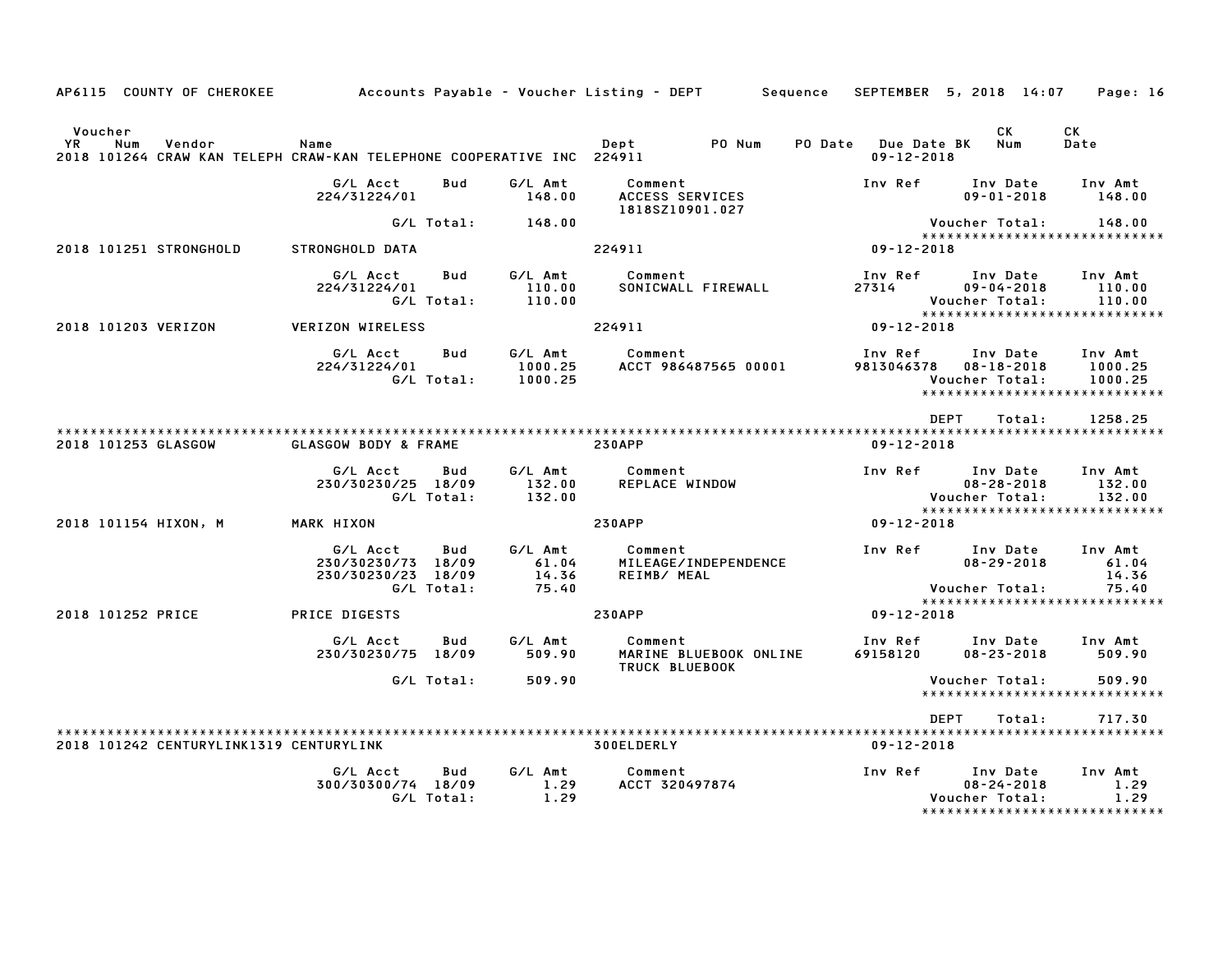| AP6115 COUNTY OF CHEROKEE                                                 |                                  |                   |                             | Accounts Payable – Voucher Listing – DEPT         Sequence                           |                                                                                                     | SEPTEMBER 5, 2018 14:07                                                                  | Page: 17                                                   |
|---------------------------------------------------------------------------|----------------------------------|-------------------|-----------------------------|--------------------------------------------------------------------------------------|-----------------------------------------------------------------------------------------------------|------------------------------------------------------------------------------------------|------------------------------------------------------------|
| Voucher<br>YR<br>Num<br>Vendor<br>2018 101268 CENTURYLINK1319 CENTURYLINK | Name                             |                   |                             | Dept<br>PO Num<br>300ELDERLY                                                         | PO Date Due Date BK<br>$09 - 12 - 2018$                                                             | CK<br>Num                                                                                | CK<br>Date                                                 |
|                                                                           | G/L Acct<br>300/30300/74 18/09   | Bud<br>G/L Total: | G/L Amt<br>7.56<br>7.56     | Comment<br>ACCT 320494722                                                            | Inv Ref                                                                                             | Inv Date<br>$08 - 24 - 2018$<br>Voucher Total:                                           | Inv Amt<br>7.56<br>7.56<br>*****************************   |
| 2018 101243 COLUMBUS                                                      | CITY OF COLUMBUS                 |                   |                             | 300ELDERLY                                                                           | $09 - 12 - 2018$                                                                                    |                                                                                          |                                                            |
|                                                                           | G/L Acct<br>300/30300/72 18/09   | Bud<br>G/L Total: | G/L Amt<br>54.56<br>54.56   | Comment<br>ACCT 07-48820-01                                                          | Inv Ref                                                                                             | Inv Date<br>$08 - 29 - 2018$<br>Voucher Total:                                           | Inv Amt<br>54.56<br>54.56<br>***************************** |
| 2018 101204 EMPIRE                                                        | EMPIRE DISTRICT ELECTRIC COMPANY |                   |                             | 300ELDERLY                                                                           | $09 - 12 - 2018$                                                                                    |                                                                                          |                                                            |
|                                                                           | G/L Acct<br>300/30300/72 18/09   | Bud               | G/L Amt<br>404.54           | Comment<br>ACCT 828267-31-0<br>124911-59-7                                           | Inv Ref                                                                                             | Inv Date<br>$08 - 20 - 2018$<br>$08 - 21 - 2018$                                         | Inv Amt<br>233.24<br>171.30                                |
|                                                                           |                                  | G/L Total:        | 404.54                      |                                                                                      |                                                                                                     | Voucher Total:<br>Voucher Total:                                                         | 404.54<br>*****************************                    |
| 2018 101270 GALENA                                                        | CITY OF GALENA                   |                   |                             | 300ELDERLY                                                                           | 09-12-2018                                                                                          |                                                                                          |                                                            |
|                                                                           | G/L Acct<br>300/30300/72 18/09   | Bud               | G/L Amt<br>86.85            | Comment<br><b>ACCT 10006000</b><br>720 WALL ST                                       | Inv Ref                                                                                             | Inv Date Inv Amt<br>$08 - 09 - 2018$                                                     | 86.85                                                      |
|                                                                           |                                  | G/L Total:        | 86.85                       |                                                                                      |                                                                                                     | Voucher Total:                                                                           | 86.85<br>*****************************                     |
| 2018 101245 KS GAS                                                        | KANSAS GAS SERVICE               |                   |                             | 300ELDERLY                                                                           | 09-12-2018                                                                                          |                                                                                          |                                                            |
|                                                                           | G/L Acct<br>300/30300/72 18/09   | Bud<br>18/09      | G/L Amt<br>128.08           | Comment<br>ACCT 510074383 1179346 45<br>512076592 1191351 09<br>510724504 2014982 18 | 08-29-2018<br>08-29-2018<br>08-27-2018<br>08-27-2018<br>Voucher Total:                              | Inv Ref Inv Date                                                                         | Inv Amt<br>42.17<br>32.64<br>53.27                         |
|                                                                           |                                  | G/L Total:        | 128.08                      |                                                                                      |                                                                                                     |                                                                                          | 128.08<br>*****************************                    |
|                                                                           |                                  |                   |                             |                                                                                      | <b>DEPT</b>                                                                                         | Total:                                                                                   | 682.88                                                     |
| 2018 101232 CENTURYLINK2961 CENTURYLINK                                   |                                  |                   |                             | 330SEWER                                                                             | $09 - 12 - 2018$                                                                                    |                                                                                          |                                                            |
|                                                                           | G/L Acct<br>330/30330/72 18/09   | Bud<br>G/L Total: | G/L Amt<br>175.98<br>175.98 | Comment<br><b>SEWER PHONE</b>                                                        | Inv Ref<br>438097159                                                                                | Inv Date<br>$08 - 23 - 2018$<br>Voucher Total:                                           | Inv Amt<br>175.98<br>175.98                                |
| 2018 101163 EMPIRE                                                        | EMPIRE DISTRICT ELECTRIC COMPANY |                   |                             | <b>330SEWER</b>                                                                      | 09-12-2018                                                                                          |                                                                                          | *****************************                              |
|                                                                           | G/L Acct<br>330/30330/72 18/09   | Bud               | G/L Amt<br>1061.19          | Comment<br><b>ELECTRIC</b>                                                           | Inv Ref<br>547731-85-1 08-27-2018<br>535793-78-0<br>487490-67-4<br>$059522 - 21 - 9$<br>369339-68-4 | Inv Date<br>$08 - 27 - 2018$<br>$08 - 27 - 2018$<br>$08 - 27 - 2018$<br>$08 - 28 - 2018$ | Inv Amt<br>665.77<br>34.19<br>39.79<br>102.86<br>99.71     |
|                                                                           |                                  |                   | G/L Total: 1061.19          |                                                                                      | 866807-56-3 08-29-2018                                                                              | Voucher Total:                                                                           | 118.87<br>1061.19<br>******************************        |
|                                                                           |                                  |                   |                             |                                                                                      | <b>DEPT</b>                                                                                         | Total:                                                                                   | 1237.17                                                    |